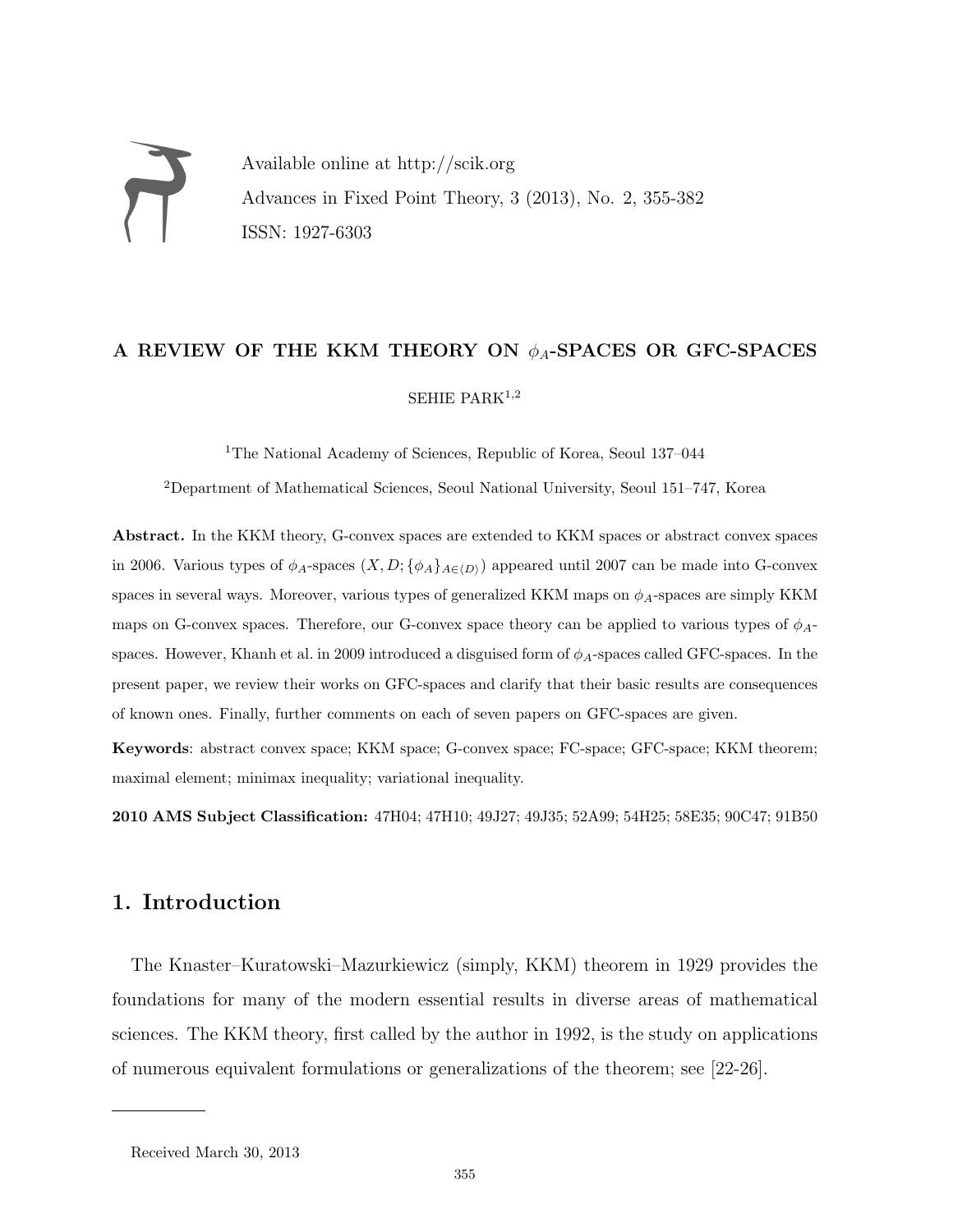Since 1993, the author has initiated the study of the KKM theory on generalized convex spaces (or G-convex spaces)  $(X, D; \Gamma)$  as a common generalization of various general convexities without linear structures due to many other authors. We have established within such a frame the foundations of the KKM theory, as well as fixed point theorems and many other equilibrium results for multimaps. This direction of study has been followed by a number of other authors.

In the last decade, there have appeared authors who introduced spaces of the form  $(X, {\varphi_A})$  having a family  ${\varphi_A}$  of continuous functions defined on simplexes and claimed that such spaces generalize G-convex spaces without giving any justifications or proper examples. In fact, a number of modifications or imitations of G-convex spaces have followed; see [1-6,18,21,27-30,44,52] and other literature. Some authors also introduced various types of generalized KKM maps and tried to generalize the KKM theorem for their own settings; see [2-6,18,21,44,52] and the references therein. Most of such generalizations are disguised forms of known results.

In order to destroy some inadequate concepts and to upgrade the KKM theory, in 2006- 09, we proposed new concepts of abstract convex spaces and the KKM spaces which are proper generalizations of G-convex spaces and adequate to establish the KKM theory; see [27-30,32,33,36-44]. Moreover, we noticed that all spaces of the form  $(X, \{\varphi_A\})$  can be unified to  $\phi_A$ -spaces  $(X, D; {\phi_A}_{A\in\langle D \rangle})$  or spaces having a family  ${\phi_A}_{A\in\langle D \rangle}$  of singular simplexes.

In fact, in [28-31,34-36], we showed that various types of  $\phi_A$ -spaces can be made into Gconvex spaces in several ways, and various types of generalized KKM maps on  $\phi_A$ -spaces are simply KKM maps on such G-convex spaces. Therefore, our G-convex space theory can be applied to various types of  $\phi_A$ -spaces. As such examples, we obtained KKM type theorems and very general fixed point theorems on  $\phi_A$ -spaces.

However, later in 2009, Khanh et al. [12] introduced another disguised form of  $\phi_A$ -spaces called GFC-spaces, and published several papers on their spaces [7,12-17]. Our aim in the present paper is to review their works on GFC-spaces and clarify that their basic results are consequences of previously known ones obtained by the present author. In fact, we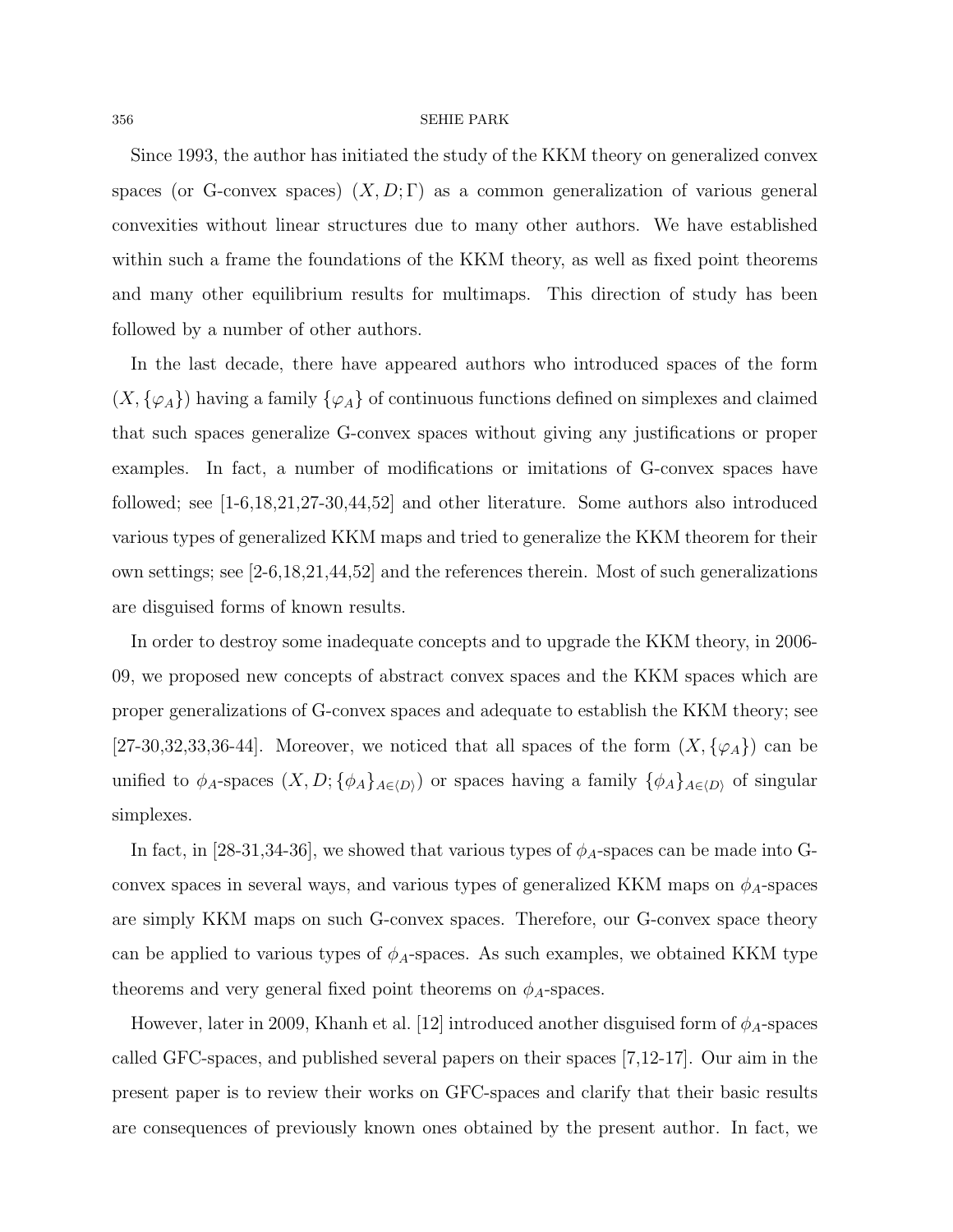discuss on the definition of GFC-spaces [7,12-17] (Section 3), artificial terminology adopted by Khanh et al. [7,12-15] (Section 4), convex subsets of GFC-spaces [7,12-17] (Section 5), KKM theorems on GFC-spaces [12,13] (Section 6), an example of GFC-spaces in [17] (Section 7), continuous selection theorems in [17] (Section 8), and weakly KKM theorems in [17] (Section 9). These basic results are all consequences of previously known ones. Finally, Section 10 devotes to introduce abstracts and to give further comments on each of seven papers on GFC-spaces [7,12-17].

### 2. Abstract convex spaces

We follow our recent works [42,43,47] and the references therein. Let  $\langle D \rangle$  denote the set of all nonempty finite subsets of a set D.

**Definition 2.1.** An abstract convex space  $(E, D; \Gamma)$  consists of a topological space E, a nonempty set D, and a multimap  $\Gamma : \langle D \rangle \to E$  with nonempty values  $\Gamma_A := \Gamma(A)$  for  $A \in \langle D \rangle$ .

For any  $D' \subset D$ , the Γ-convex hull of D' is denoted and defined by

$$
\mathrm{co}_{\Gamma} D' := \bigcup \{ \Gamma_A \mid A \in \langle D' \rangle \} \subset E.
$$

A subset X of E is called a  $\Gamma$ -convex subset of  $(E, D; \Gamma)$  relative to D' if for any  $N \in \langle D' \rangle$ , we have  $\Gamma_N \subset X$ , that is,  $\text{co}_{\Gamma} D' \subset X$ .

When  $D \subset E$ , a subset X of E is said to be Γ-convex if  $\text{co}_{\Gamma}(X \cap D) \subset X$ ; in other words, X is Γ-convex relative to  $D' := X \cap D$ . In case  $E = D$ , let  $(E; \Gamma) := (E, E; \Gamma)$ .

**Definition 2.2.** Let  $(E, D; \Gamma)$  be an abstract convex space and Z a topological space. For a multimap  $F : E \multimap Z$  with nonempty values, if a multimap  $G : D \multimap Z$  satisfies

$$
F(\Gamma_A) \subset G(A) := \bigcup_{y \in A} G(y) \quad \text{for all } A \in \langle D \rangle,
$$

then G is called a KKM map with respect to F. A KKM map  $G: D \to E$  is a KKM map with respect to the identity map  $1<sub>E</sub>$ .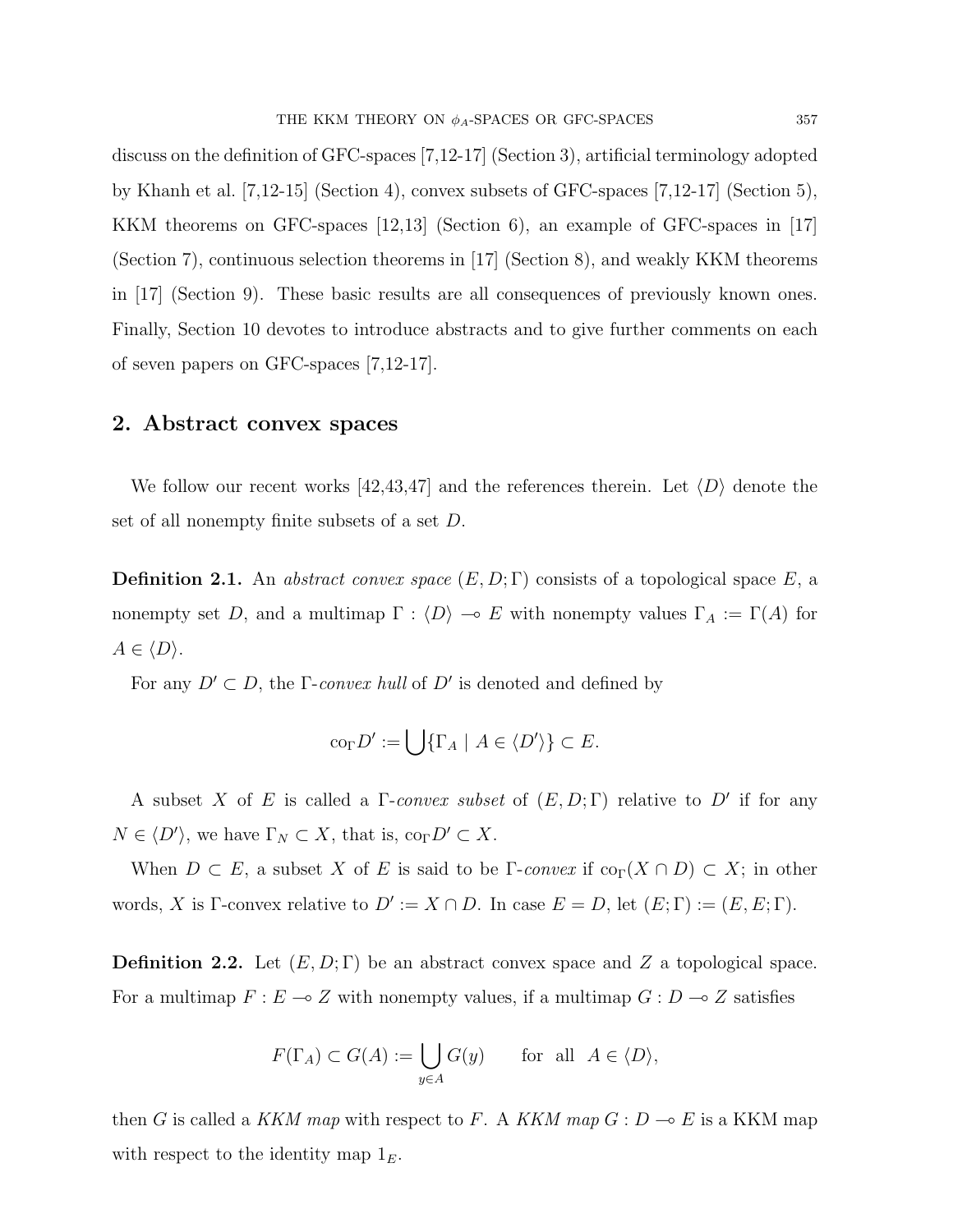A multimap  $F : E \to Z$  is called a  $\Re \mathfrak{C}$ -map [resp., a  $\Re \mathfrak{O}$ -map] if, for any closed-valued [resp., open-valued] KKM map  $G : D \multimap Z$  with respect to F, the family  $\{G(y)\}_{y \in D}$ has the finite intersection property. In this case, we denote  $F \in \mathfrak{RC}(E, D, Z)$  [resp.,  $F \in \mathcal{R}\mathfrak{O}(E, D, Z)$ .

**Definition 2.3.** The *partial KKM principle* for an abstract convex space  $(E, D; \Gamma)$  is the statement  $1_E \in \mathfrak{RC}(E, D, E)$ ; that is, for any closed-valued KKM map  $G : D \multimap E$ , the family  $\{G(y)\}_{y\in D}$  has the finite intersection property. The KKM principle is the statement  $1_E \in \mathfrak{RC}(E, D, E) \cap \mathfrak{RO}(E, D, E)$ ; that is, the same property also holds for any open-valued KKM map.

An abstract convex space is called a *(partial) KKM space* if it satisfies the *(partial)* KKM principle, resp.

Typical examples of KKM spaces can be seen in [42,43] and the references therein. Recently, Kulpa and Szymanski [19] found some partial KKM spaces which are not KKM spaces.

Now we have the following diagram for triples  $(E, D; \Gamma)$ :

Simplex 
$$
\implies
$$
 Convex subset of a t.v.s.  $\implies$  Convex space  $\implies$  H-space  
 $\implies$  G-convex space  $\implies \phi_A$ -space  $\implies$  KKM space  
 $\implies$  Partial KKM space  $\implies$  Abstract convex space.

Recall that, in 2010 [43], we derived generalized forms of the Ky Fan minimax inequality, the von Neumann–Sion minimax theorem, the von Neumann–Fan intersection theorem, the Fan type analytic alternative, and the Nash equilibrium theorem for partial KKM spaces. Consequently, our results in [43] unify and generalize most of previously known particular cases of the same nature.

Moreover, in [42], we clearly derived a sequence of a dozen statements which characterize the KKM spaces and equivalent formulations of the partial KKM principle. As their applications, we add more than a dozen statements including generalized formulations of von Neumann minimax theorem, von Neumann intersection lemma, the Nash equilibrium theorem, and the Fan type minimax inequalities for any KKM spaces. Consequently,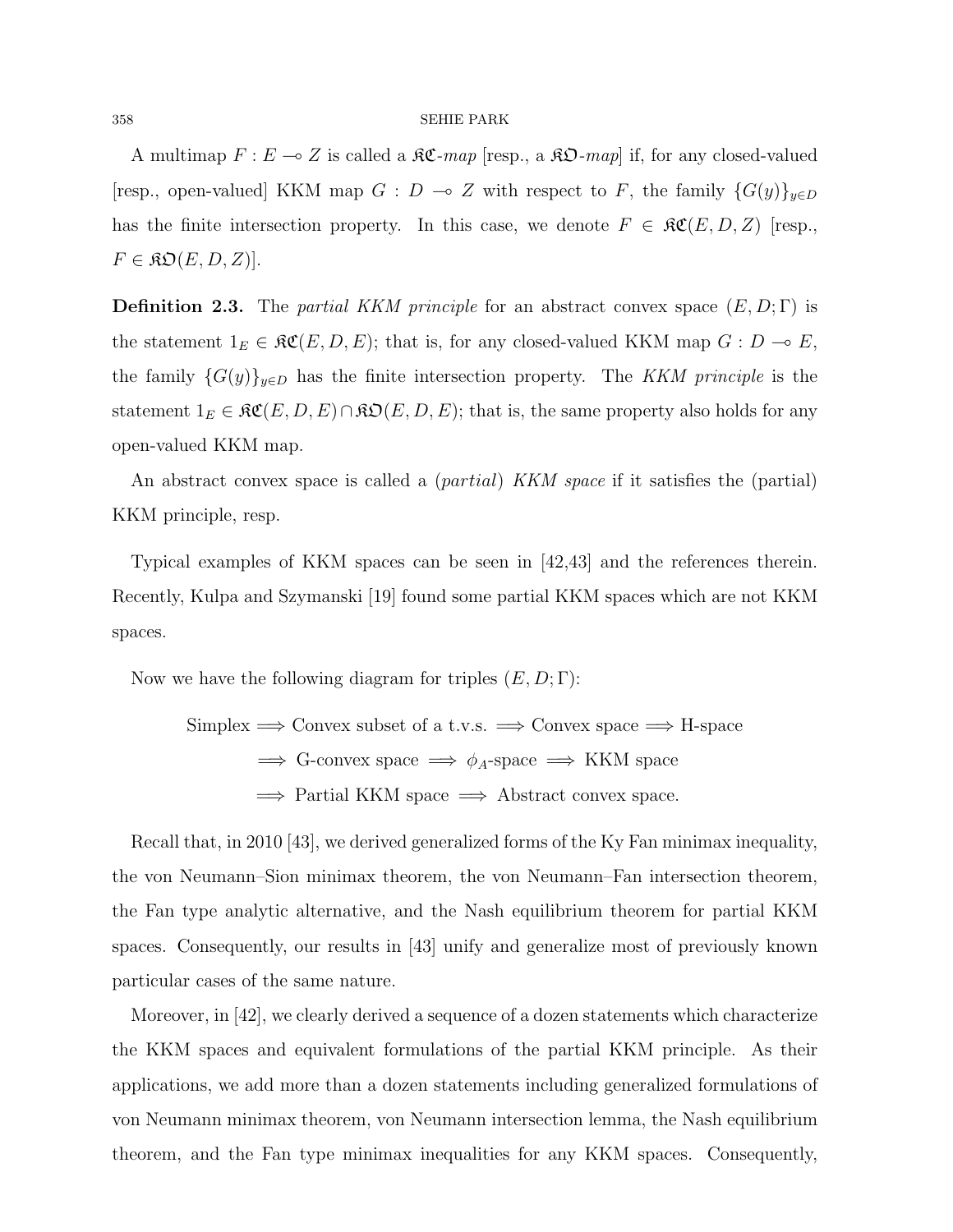[42] unifies and enlarges previously known several proper examples of such statements for particular types of KKM spaces. Note that [42] contains some incorrectly stated statements such as (VI), Theorem 4, (XVI), and (XVII). These can be corrected easily.

In a previous work [41] of the present author, we obtained three general KKM type theorems for abstract convex spaces. In a recent works [47,48], we showed that two of them can be stated for intersectionally closed-valued KKM maps in the sense of Luc et al. [20]. Each of such KKM type theorems contains a large number of previously known particular forms. In [48], we recalled some of them due to the present author in order to give comments or minor corrections of the proofs of them.

Consider the following related four conditions for a multimap  $G: D \to Z$ :

- (a)  $\bigcap_{a\in D} G(a) \neq \emptyset$  implies  $\bigcap_{a\in D} G(a) \neq \emptyset$ .
- (b)  $\bigcap_{a\in D} G(a) = \bigcap_{a\in D} G(a)$  (G is intersectionally closed-valued [20]).
- (c)  $\bigcap_{a \in D} G(a) = \bigcap_{a \in D} G(a)$  (G is transfer closed-valued).
- (d)  $G$  is closed-valued.

The following is essentially given in [41,48]:

**Theorem C.** Let  $(E, D; \Gamma)$  be an abstract convex space, Z a topological space, F  $\in$  $\mathfrak{RC}(E, D, Z)$ , and  $G: D \multimap Z$  a map such that

- (1)  $\overline{G}$  is a KKM map w.r.t. F; and
- (2) there exists a nonempty compact subset  $K$  of  $Z$  such that either
	- (i)  $K \supset \bigcap \{G(a) \mid a \in M\}$  for some  $M \in \langle D \rangle$ ; or

(ii) for each  $N \in \langle D \rangle$ , there exists a  $\Gamma$ -convex subset  $L_N$  of E relative to some  $D' \subset D$ such that  $N \subset D'$ ,  $\overline{F(L_N)}$  is compact, and

$$
K \supset \overline{F(L_N)} \cap \bigcap_{a \in D'} \overline{G(a)}.
$$

Then we have

$$
\overline{F(E)} \cap K \cap \bigcap_{a \in D} \overline{G(a)} \neq \emptyset.
$$

Furthermore,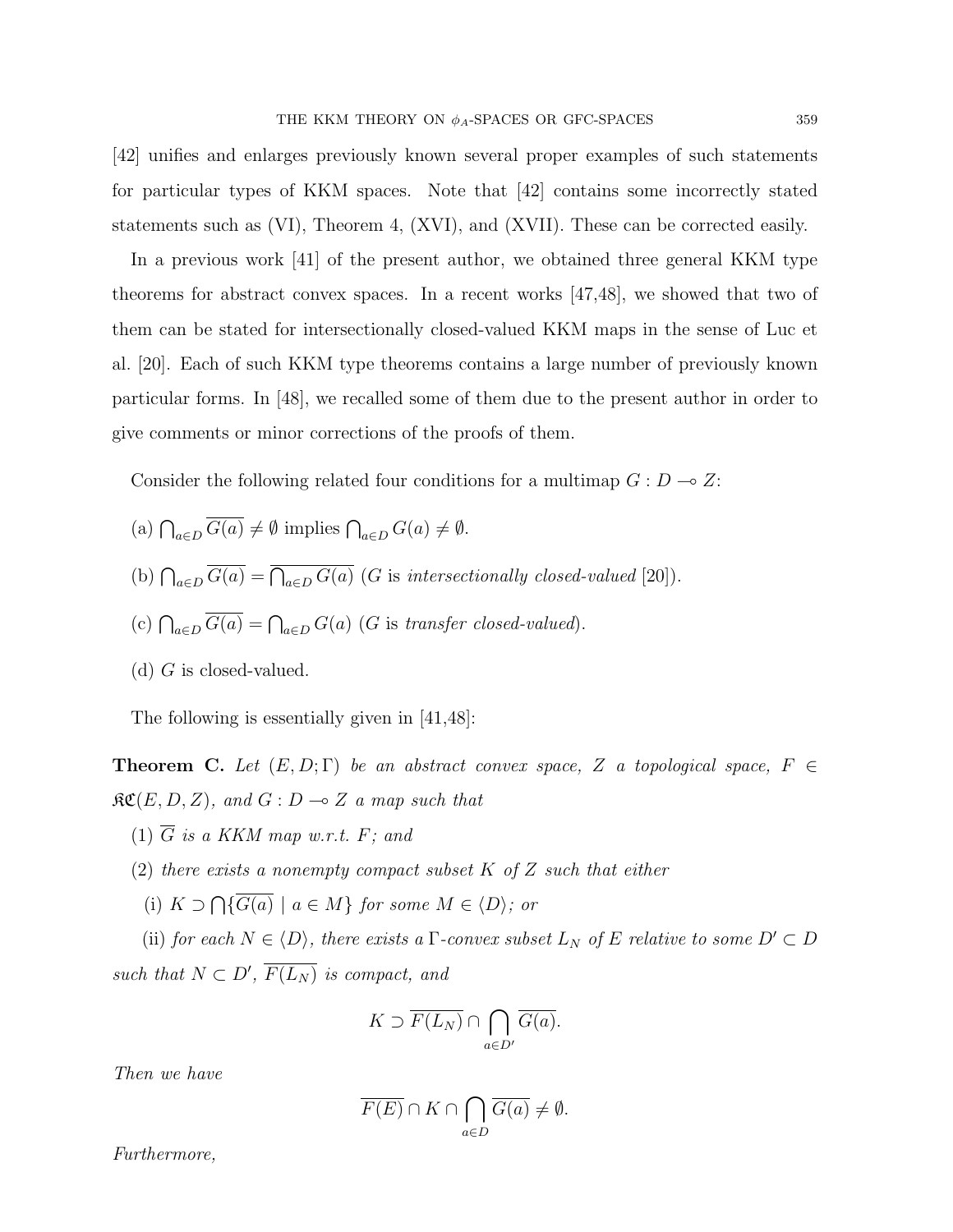- (a) if G is transfer closed-valued, then  $F(E) \cap K \cap \bigcap \{G(a) \mid a \in D\} \neq \emptyset$ ; and
- (β) if G is intersectionally closed-valued, then  $\bigcap \{G(a) \mid a \in D\} \neq \emptyset$ .

# 3. G-convex spaces,  $\phi_A$ -spaces and GFC-spaces

Let  $\Delta^n$  be the standard *n*-simplex with vertices  $\{e_i\}_{i=0}^n$ . For any  $A \in \langle D \rangle$ , let  $|A|$  be its cardinality,  $\Delta^A := \Delta^{|A|-1}$  and  $\Delta^A_J$  be the face of  $\Delta^A$  corresponding to  $J \in \langle A \rangle$ ; that is, if  $A = \{a_0, a_1, \ldots, a_n\}$  and  $J = \{a_{i_0}, a_{i_1}, \ldots, a_{i_k}\} \subset A$ , then  $\Delta_J^A = \text{co}\{e_{i_0}, e_{i_1}, \ldots, e_{i_k}\}.$ 

The following is well-known:

**Definition 3.1.** A generalized convex space or a G-convex space  $(X, D; \Gamma)$  consists of a topological space X, a nonempty set D, and a multimap  $\Gamma : \langle D \rangle \longrightarrow X$  such that for each  $A \in \langle D \rangle$ , there exists a continuous function  $\phi_A : \Delta^A \to \Gamma_A$  such that  $J \in \langle A \rangle$  implies  $\phi_A(\Delta_J^A) \subset \Gamma_J.$ 

For details on G-convex spaces, see [23-26,49] and the references therein, where basic theory was indicated and lots of examples of G-convex spaces were given.

Recently, there have appeared authors of [1,3-6] and many others who introduced spaces of the form  $(X, \{\varphi_A\})$ ; see [40,50] and the references therein. Some of them tried to rewrite certain results on G-convex spaces by simply replacing  $\Gamma_A$  by  $\varphi_A(\Delta^A)$  everywhere and claimed to obtain generalizations without giving any justifications or proper examples.

Motivated by such situation, we introduced the following in 2007:

**Definition 3.2.** A space having a family  $\{\phi_A\}_{A\in\langle D\rangle}$  or simply a  $\phi_A$ -space

$$
(X, D; \{\phi_A\})
$$

consists of a topological space  $X$ , a nonempty set  $D$ , and a family of continuous functions  $\phi_A : \Delta^A \to X$  (that is, singular  $(|A| - 1)$ -simplexes) for each  $A \in \langle D \rangle$ .

It is clear that any G-convex space is a  $\phi_A$ -space. Conversely, a  $\phi_A$ -space can be made into a G-convex space [28,31,34-36,39,40] in several ways. The following is one of them: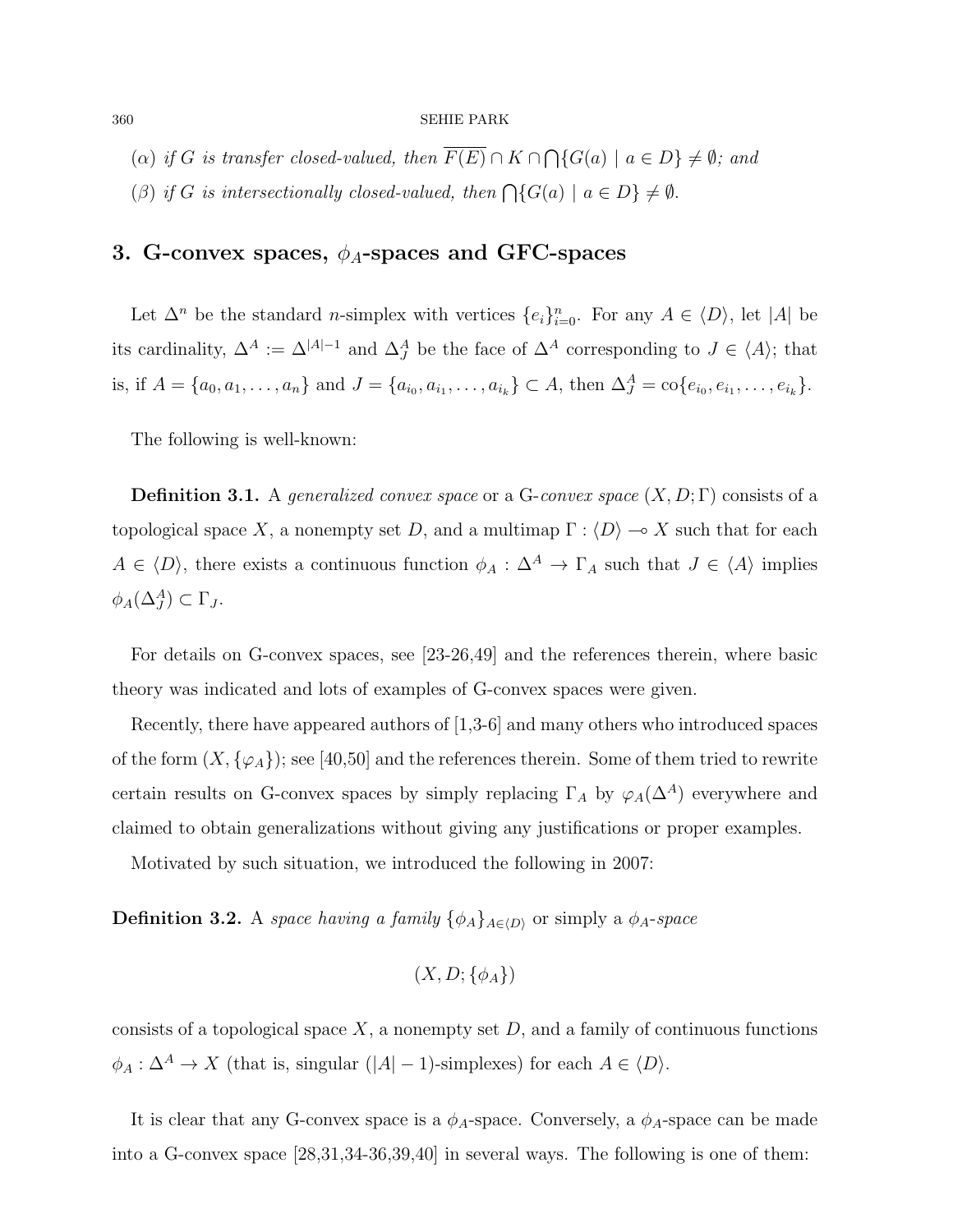**Proposition 3.1.** Any  $\phi_A$ -space  $(X, D; {\phi_A})$  can be made into a G-convex space  $(X, D; \Gamma)$ with

$$
\Gamma_N := \bigcup_{M \supset N} \phi_M(\Delta_N^M) \text{ for each } N \in \langle D \rangle
$$

where M is taken in  $\langle D \rangle$ .

In order to apply our theory of abstract convex spaces to  $\phi_A$ -spaces, we observed the following in [50]:

**Proposition 3.2.** A  $\phi_A$ -space  $(X, D; {\phi_A})$  becomes an abstract convex space  $(X, D; \Gamma)$ with  $\Gamma_A = \Gamma(A) = \phi_A(\Delta^A)$  for  $A \in \langle D \rangle$ 

The resulting abstract convex space is not a G-convex space in general, but we have the following in [50]:

**Proposition 3.3.** Any  $\phi_A$ -space  $(X, D; {\phi_A})$  is a KKM space.

Therefore, any  $\phi_A$ -space possesses a large number of properties given in [42,43].

In 2005, Ding [4] introduced the following notion of "a finitely continuous" topological space (in short, FC-space):

**Definition 3.3.** ([4], Def. 1.1)  $(Y, \{\varphi_N\})$  is said to be a FC-space if Y is a topological space and for each  $N = \{y_0, \ldots, y_n\} \in \langle Y \rangle$  where some elements in N may be same, there exists a continuous mapping  $\varphi_N : \Delta_n \to Y$ . A subset D of  $(Y, {\varphi_N})$  is said to be a FC-subspace of Y if for each  $N = \{y_0, \ldots, y_n\} \in \langle Y \rangle$  and for each  $\{y_{i_0}, \ldots, y_{i_k}\} \subset N \cap D$ ,  $\varphi_N(\Delta_k) \subset D$  where  $\Delta_k = \text{co}\{e_{i_j} : j = 0, \ldots, k\}.$ 

In our previous comments on FC-spaces [28,29,31-36,44], we criticized this definition in several points.

Recall that most of modifications or variants of G-convex spaces  $(X, D; \Gamma)$  are based on the replacement of  $\Gamma(N)$  by the corresponding  $\phi_N(\Delta^N)$ ; see [44]. The following form of  $\phi_A$ -spaces  $(X, D; {\phi_A})$  gives one of such examples: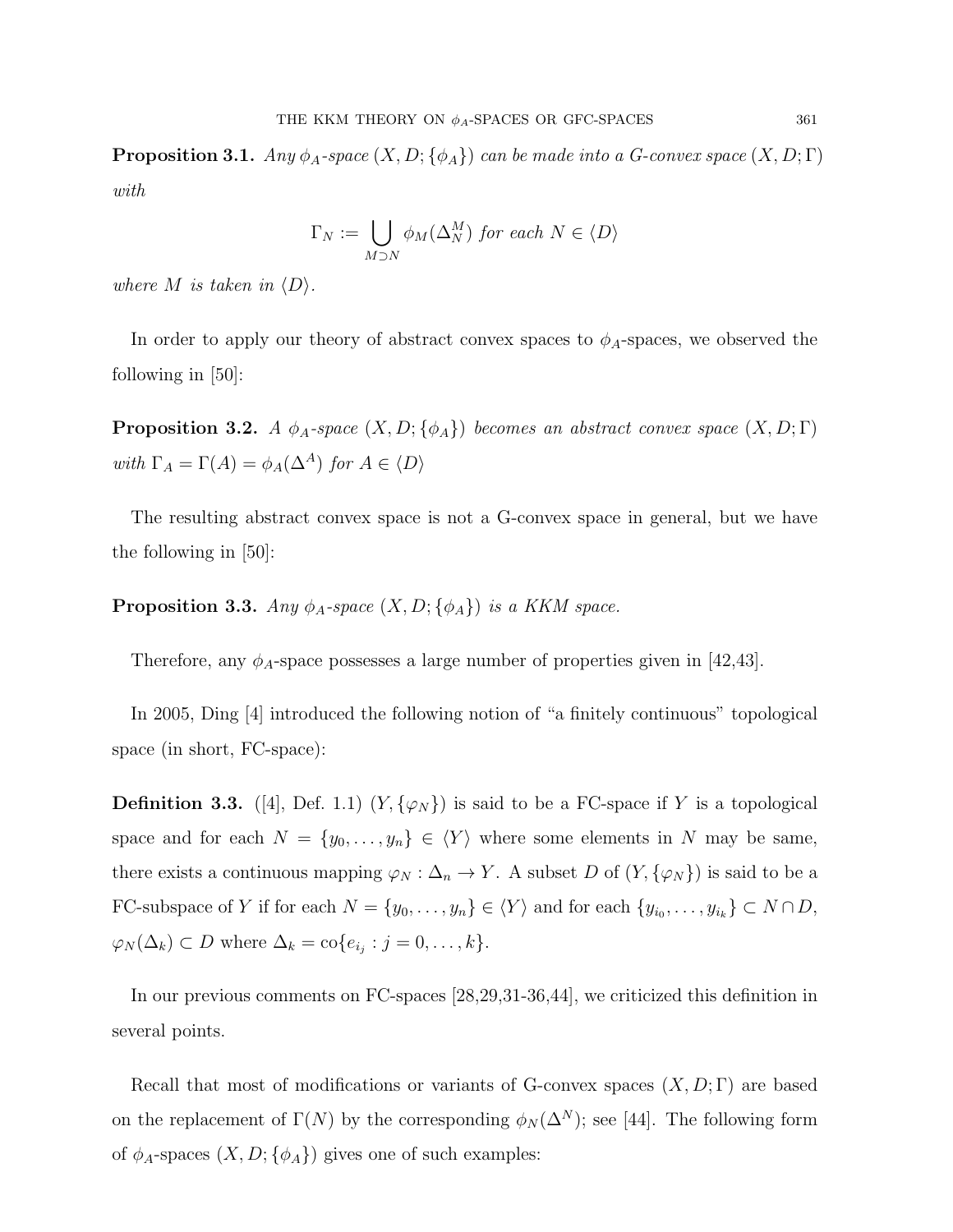**Definition 3.4.** ([7,12-17]) Let X be a topological space, A be a nonempty set and  $\Phi$  be a family of continuous mappings  $\varphi : \Delta_n \to X$ ,  $n \in \mathbb{N}$ . Then a triple  $(X, A, \Phi)$  is said to be a generalized finitely continuous topological space (GFC-space in short) iff, for each finite subset  $N = \{a_0, a_1, \ldots, a_n\}$  of A, there is  $\varphi_N : \Delta_n \to X$  of the family  $\Phi$ . (Later, we also use  $(X, A, \{\varphi_N\})$  to denote  $(X, A, \Phi)$ .)

In fact, in 2009, Khanh et al. [12] introduced this definition and that of certain generalized KKM mappings. They noted incorrectly that G-convex spaces are special case of GFC-spaces and that the G-convex space and the FC-space are incomparable. They also missed to give any proper examples to support their claims. Actually, their GFC-spaces are simply our  $\phi_A$ -spaces  $(X, D; {\phi_A}_{A\in(D)})$  and, hence, are essentially same to G-convex spaces.

### 4. Artificial Terminology in GFC-spaces

Since 1995, there have appeared concepts of the compact closure (ccl), compact interior (cint), transfer compactly closed-valued multimap, transfer compactly l.s.c. multimap, transfer compactly local intersection property, respectively, instead of the basic concepts of the closure, interior, closed-valued multimap, l.s.c. multimap, and possession of a finite open cover property. The aim of introducing such unfamiliar terms is to claim theorems of utmost generality, but, unfortunately, such terms are very difficult to check in practice and, in many cases, have no proper examples. Therefore they are artificial, impractical, and useless.

In our previous work [26] in 2000, we showed that we can invalidate many of such terms on G-convex spaces by replacing the original topology of the underlying space by a finer topology. However, in the last decade, a number of authors continued to use such inappropriate terms. Even in 2010, there were authors who were still using such obsolete terminology.

In a recent paper in 2011 [46], we showed that such adoption of terms is inappropriate and artificial in the KKM theory of abstract convex spaces. In fact, any theorem with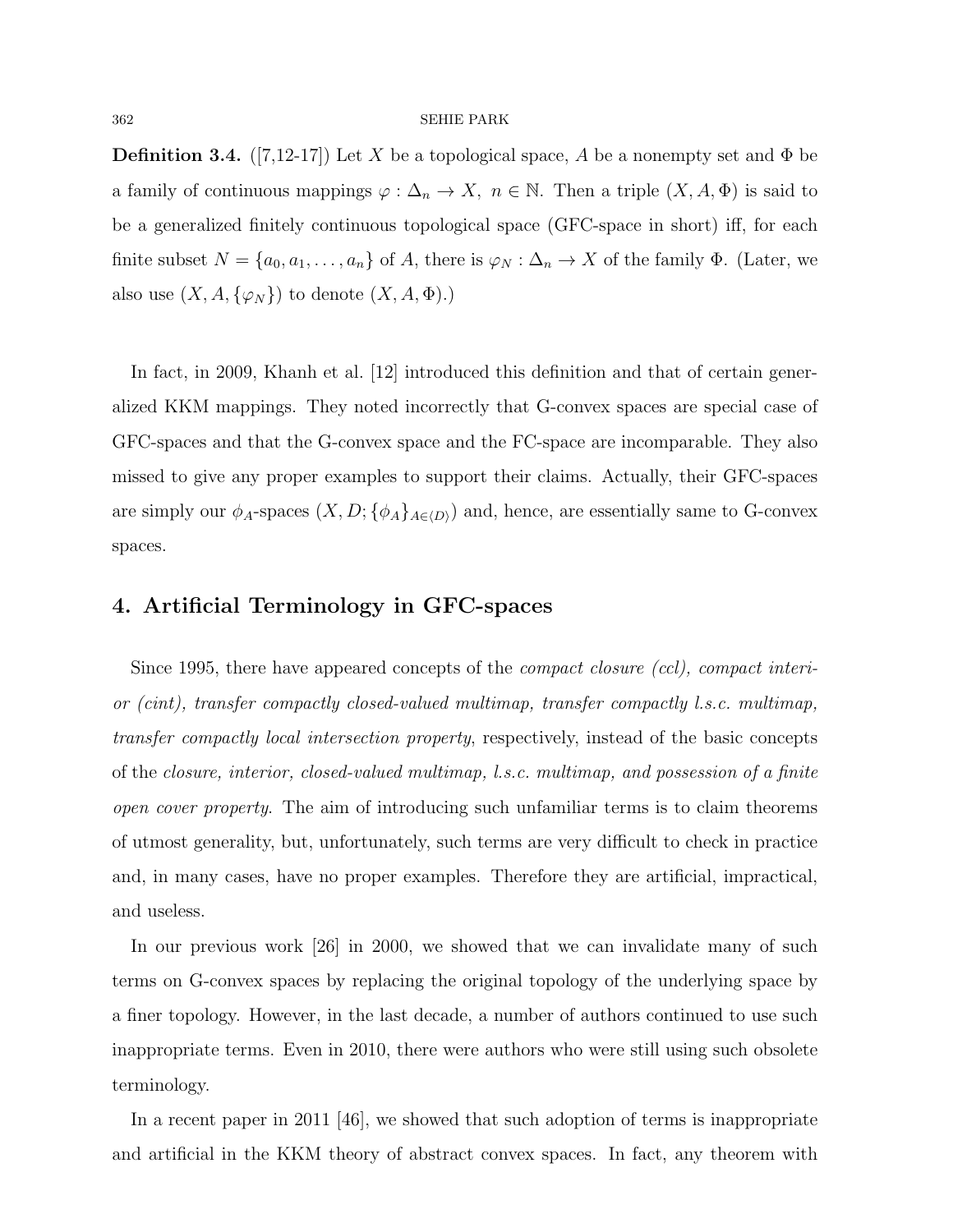a "transfer" attached term is equivalent to the corresponding one without "transfer". Moreover, we can invalidate terms with "compactly" attached by giving a finer topology on the underlying space. In such ways, we obtained simpler formulations of KKM type theorems, Fan-Browder type fixed point theorems, and other results in the KKM theory on abstract convex spaces. Consequently, we can upgrade the theory by eliminating the above-mentioned inappropriate terms and by stating theorems in more elegant forms.

Since 2009, in the works of Khanh et al. [7,12-15] and others, they adopted the above mentioned artificial terminology. However, later papers of Khanh et al. [16,17] in 2011 did not use such artificial terminology.

### 5. Definition of convex subsets of GFC-spaces

We have used the following definition:

**Definition 5.1.** Let  $(E, D; \Gamma)$  be a G-convex space and  $X \subset E$ ,  $D' \subset D$ . Then X is called a  $\Gamma$ -convex subset of  $(E, D; \Gamma)$  relative to D' if for any  $J \in \langle D' \rangle$ , we have  $\Gamma_J \subset X$ .

This can be stated for  $\phi_A$ -spaces as follows:

**Definition 5.2.** Let  $(E, D; {\phi_A}_{A\in\langle D \rangle})$  be a  $\phi_A$ -space and  $X \subset E$ ,  $D' \subset D$ . Then X is called a  $\Gamma$ -convex subset of the  $\phi_A$ -space relative to D' if for any  $N \in \langle D \rangle$  and any  $J \in \langle N \cap D' \rangle$ , we have  $\phi_N(\Delta_J^N) \subset X$ .

Proposition 5.1. The preceding two definitions are equivalent.

**Proof.** Assume Definition 5.1. We already showed that every  $\phi_A$ -space can be made into a G-convex space  $(E, D; \Gamma)$  such that for each  $N \in \langle D \rangle$ , there exists a continuous function  $\phi_N$ :  $\Delta^N \to \Gamma_N$  such that  $J \in \langle N \rangle$  implies  $\phi_N(\Delta_j^N) \subset \Gamma_J$ . For any  $J \in \langle N \cap D' \rangle$ , we assumed  $\Gamma_J \subset X$ . Hence  $\phi_N(\Delta_J^N) \subset X$ . Therefore, Definition 5.2 holds.

Conversely, as in Proposition 3.1, for each  $N \in \langle D \rangle$ , we defined  $\Gamma_N := \bigcup_{M \supset N} \phi_M(\Delta_N^M)$ such that  $(E, D; \Gamma)$  is a G-convex space. Suppose that X is a  $\Gamma$ -convex subset of the  $\phi_A$ -space relative to D'. Then for any  $J \in \langle D' \rangle$  and  $M \in \langle D' \rangle$  such that  $M \supset J$ , we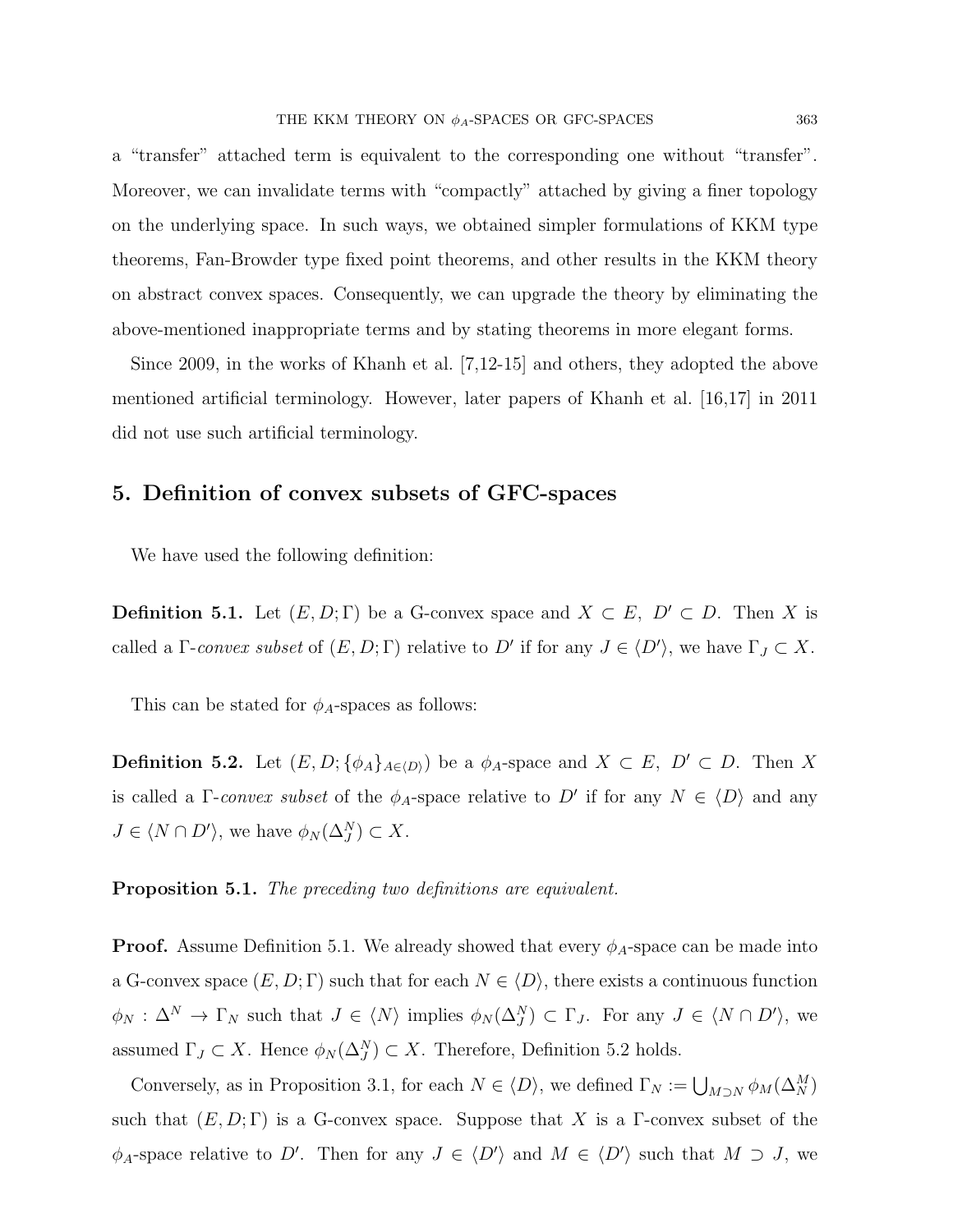have  $\phi_M(\Delta_J^M) \subset X$  by Definition 5.2. Hence  $\Gamma_J := \bigcup_{M \supset J} \phi_M(\Delta_J^M) \subset X$ . This means Definition 5.1.  $\Box$ 

In 2006, Ding added the following to [4, Def. 1.1]:

**Definition 5.3.** ([5, Def. 2.1]) Let  $(Y, \{\varphi_N\})$  be an FC-space. If A and B are two subsets of Y, B is said to be an FC-subspace of Y relative to A if for each  $N = \{y_0, \ldots, y_n\} \in \langle Y \rangle$ and for any  $\{y_{i_0},\ldots,y_{i_k}\}\subset A\cap N$ ,  $\varphi_N(\Delta_k)\subset B$  where  $\Delta_k=\text{co}\{e_{i_j}:j=0,\ldots,k\}$ . If  $A = B$ , then B is called an FC-subspace of Y.

Note that, replacing  $(E, D, X, D', \phi)$  by  $(Y, Y, B, A, \varphi)$ , Definition 5.2 reduces to Ding's above definition.

Therefore, instead of using the concept of an FC-subspace of  $(Y, {\varphi_N})$  relative to A as in Definition 5.3 [5, Def. 2.1], we may use a  $\Gamma$ -convex subset of the G-convex space  $(Y, D; \Gamma)$  relative to  $A \subset D$ . Any interested reader can check this matter in all of the papers on FC-spaces.

Now we consider the following due to Khanh et al.:

**Definition 5.4.** ([7]) Let  $(X, A, \{\varphi_N\})$  be a GFC-space. Let  $P, Q \subset A$  and  $S: A \to 2^X$  be given. P is called an S-subset of A (an S-subset of A w.r.t. Q) if  $\forall N = \{y_0, y_1, \ldots, y_n\} \in$  $\langle D \rangle$ ,  $\forall \{y_{i_0}, y_{i_1}, \ldots, y_{i_k}\} \subset N \cap P$   $(N \cap Q, \text{resp.}), \phi_N(\Delta_k) \subset S(P)$ , where  $\Delta_k$  is the face of  $\Delta_n$  corresponding to  $\{y_{i_0}, y_{i_1}, \ldots, y_{i_k}\}.$ 

We show that this definition is particular to our Definition 5.2. In fact, by putting  $E := X$ ,  $X := S(P)$ ,  $D := A$  and  $D' := P$ ,  $S(P)$  is a  $\Gamma$ -convex subset relative to P. Moreover, by putting  $E := X$ ,  $X := S(P)$ ,  $D := A$  and  $D' := P$ ,  $S(P)$  is a  $\Gamma$ -convex subset relative to Q.

Remark. 1. In Definition 5.4, Khanh et al. followed Definition 5.3 of FC-subspace due to Ding ["If, in addition,  $S$  is the identity map then an  $S$ -subset of  $X$  coincides with an FC-subspace of  $X^{\prime\prime}$  [13]. This statement seems to be an evidence of the artificial generalization.].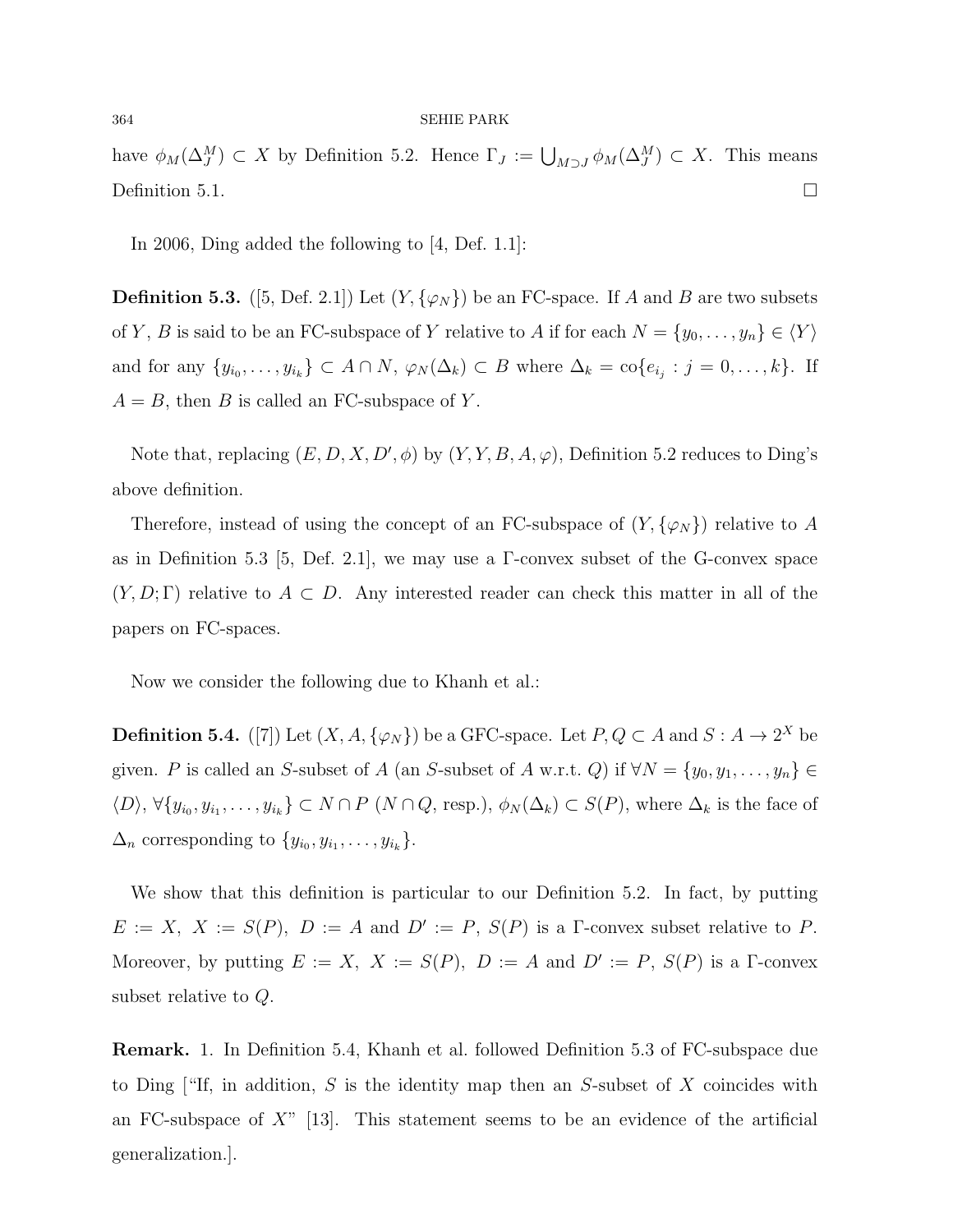2. Khanh et al. [17] stated that their  $(S(P), P, \Phi)$  is a GFC-space. However, in Definition 5.4, the map  $S$  is hard to construct even in simplest cases. For example, a G-convex space  $(E, D; \Gamma) := (\Delta^n, \{e_i\}_{i=0}^n; \text{co})$  has a  $\Gamma$ -convex subset  $(X, D'; \Gamma') :=$  $(\Delta^{n-1}, \{e_i\}_{i=0}^{n-1}; \text{co})$ . How could they construct  $S : D' \to X$  such that  $S(D') = X$  in this case? They could adopt  $S(e_i) := X = \Delta^{n-1}$  trivially for each  $i, 0 \le i \le n-1$ , but this is no use as they said in [17].

### 6. KKM theorems of GFC-spaces in [12]

In our previous work [28] and others, we obtained the following:

**Proposition 6.1.** For a  $\phi_A$ -space  $(X, D; {\phi_A})$ , any map  $T : D \to X$  satisfying

 $\phi_A(\Delta_J) \subset T(J)$  for each  $A \in \langle D \rangle$  and  $J \in \langle A \rangle$ 

is a KKM map on a G-convex space  $(X, D; \Gamma)$ .

The following has a quite long history in the KKM theory developed by ourselves:

**Definition 6.1.** Let  $(E, D; \Gamma)$  be a G-convex space and Z a topological space. For a multimap  $F : E \longrightarrow Z$  with nonempty values, if a multimap  $G : D \longrightarrow Z$  satisfies

$$
F(\Gamma_A) \subset G(A) := \bigcup_{a \in A} G(a) \quad \text{for all } A \in \langle D \rangle,
$$

then G is called a KKM map with respect to F. A KKM map  $G: D \to E$  is a KKM map with respect to the identity map  $1<sub>E</sub>$ .

As in Proposition 5.1, this definition is easily seen to be equivalent to the following generalization of Proposition 6.1:

**Definition 6.2.** Let  $(E, D; \{\phi_A\})$  be a  $\phi_A$ -space and Z a topological space. For a multimap  $F : E \longrightarrow Z$  with nonempty values, if a multimap  $G : D \longrightarrow Z$  satisfies

$$
F(\phi_N(\Delta_J^N)) \subset G(J) := \bigcup_{a \in J} G(a) \quad \text{for all } N \in \langle D \rangle \text{ and } J \in \langle N \rangle,
$$

then G is called a KKM map with respect to F. A KKM map  $G: D \to E$  is a KKM map with respect to the identity map  $1<sub>E</sub>$ .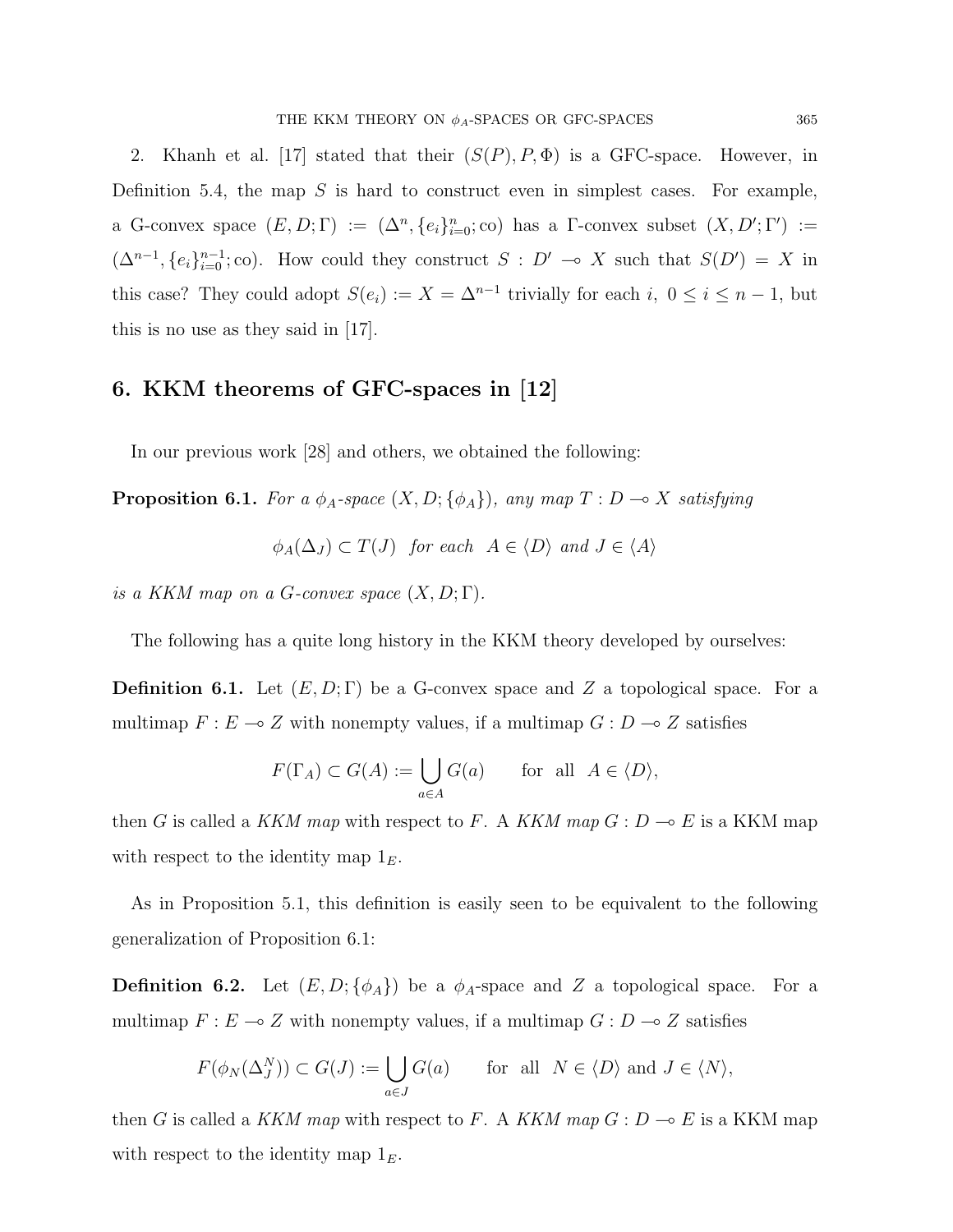Khanh et al. gave the following:

**Definition 6.3.** ([13]) (i) Let  $(X, Y; \Phi)$  be a GFC-space and Z be a topological space. Let  $F: Y \to 2^Z$  and  $T: X \to 2^Z$  be set-valued mappings. F is called a generalized KKM mapping w.r.t. T (T-KKM mapping in short) if, for each  $N = \{y_0, y_1, \ldots, y_n\} \in \langle Y \rangle$  and each  $\{y_{i_0}, y_{i_1}, \ldots, y_{i_k}\} \subset N$ , one has  $T(\phi_N(\Delta_k)) \subset \bigcup_{j=0}^k F(y_{i_j})$ , where  $\Delta_k$  is as above.

(ii) We say that a set-valued mapping  $F: X \to 2^Z$  has the generalized KKM property if for each T-KKM mapping  $F: Y \to 2^Z$ , the family  $\{\overline{F(y)}: y \in D \text{ has the finite intersection}\}$ property. By KKM $(X, Y, Z)$  we denote the class of all the mappings  $F: X \to 2^Z$  which enjoy the generalized KKM property.

Note that (i) is the same to Definition 6.2 and that  $KKM(X, Y, Z)$  is our  $\mathcal{RC}(X, Y, Z)$ .

The following KKM theorem of Khanh et al. follows from our Theorem C:

**Theorem 6.2.** ([12]) Let  $(X, Y, \Phi)$  be a GFC-space, Z be a topological space,  $S: Y \rightarrow$  $2^X$ ,  $T: X \to 2^Z$  and  $F: Y \to 2^Z$  be multifunctions, where  $T \in KKM(X,Y,Z)$ . assume that

(i<sub>1</sub>) for each compact subset  $D \subset X$ ,  $\overline{T(D)}$  is compact;

(i<sub>2</sub>) there is a compact subset K of Z such that for each  $N \in \langle Y \rangle$ , there is an S-subset  $L_N$  of Y, containing N with  $S(L_N)$  or  $S(L_N)$  being compact and

$$
\overline{T(S(L_N))} \cap \bigcap_{y \in L_N} \operatorname{ccl} F(y) \subset K;
$$

(ii) F is T-KKM and transfer compactly closed-valued.

Then

$$
\overline{T(S(Y))} \cap \bigcap_{y \in Y} F(y) \neq \emptyset.
$$

For a long time, the present author and many followers used to denote that  $L_N$  is a Γ-convex subset of the whole space X. But, in Theorem 6.2,  $S(L_N)$  is a Γ-convex subset of X in our sense. Note that S seems to be an artificial extension of the identity map on  $X = Y$  in Ding's FC-spaces.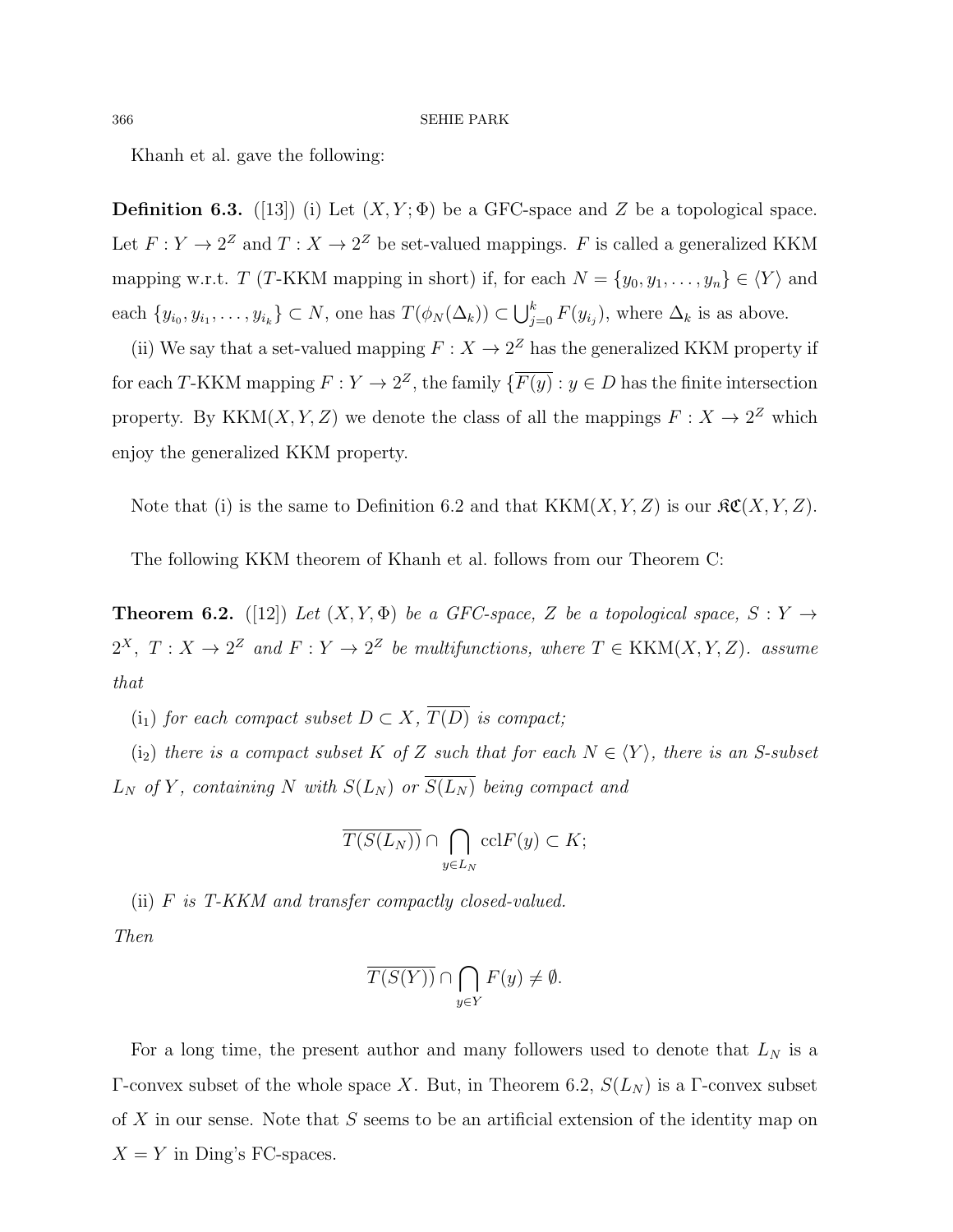**Proof using Theorem C.** We can replace the topology of  $X$  by its compactly generated extension; see [26,46]. In order to apply Theorem  $C(\alpha)$ , consider the 6-tuple

$$
(E, F, G, D, D', L_N))
$$

instead of

$$
(S(Y), T, F, Y, L_N, S(L_N)).
$$

From  $T \in KKM(X, Y, Z) = \mathfrak{RC}(X, Y, Z)$ , it is known that  $T|_{S(Y)} \in \mathfrak{RC}(S(Y), Y, Z)$  and hence  $F \in \mathfrak{RC}(E, D, Z)$ . Note that (ii) implies (1) in Theorem C. We show that (i<sub>1</sub>) and (i<sub>2</sub>) imply condition (ii) of Theorem C. Since  $S(L_N)$  or  $\overline{S(L_N)}$  is compact,  $\overline{T(S(L_N))}$  =  $\overline{F(L_N)}$  is compact by (i<sub>1</sub>). [The proof of Theorem C works for compact  $\overline{F(L_N)}$ !] Then by  $(i_2)$ , we have

$$
\overline{T(S(L_N))} \cap \bigcap_{y \in L_N} \operatorname{ccl} F(y) \subset K;
$$

which implies

$$
K \supset \overline{F(L_N)} \cap \bigcap_{y \in D'} \overline{G(y)}.
$$

Then by our Theorem  $C(\alpha)$ , we have

$$
\overline{F(E)} \cap K \cap \bigcap_{y \in D} G(y) \neq \emptyset.
$$

or

$$
\overline{T(S(Y))} \cap K \cap \bigcap_{y \in Y} F(y) \neq \emptyset.
$$

This conclusion is slightly better than that of Theorem 6.2.  $\Box$ 

From the seminal works of Ky Fan, this kind of whole intersection property can be reformulated to many equivalent forms like coincidence theorems or geometric forms. This was done several earlier works of the present author et al.

# 7. An example of GFC-spaces in [17]

The authors of [17] stated as follows: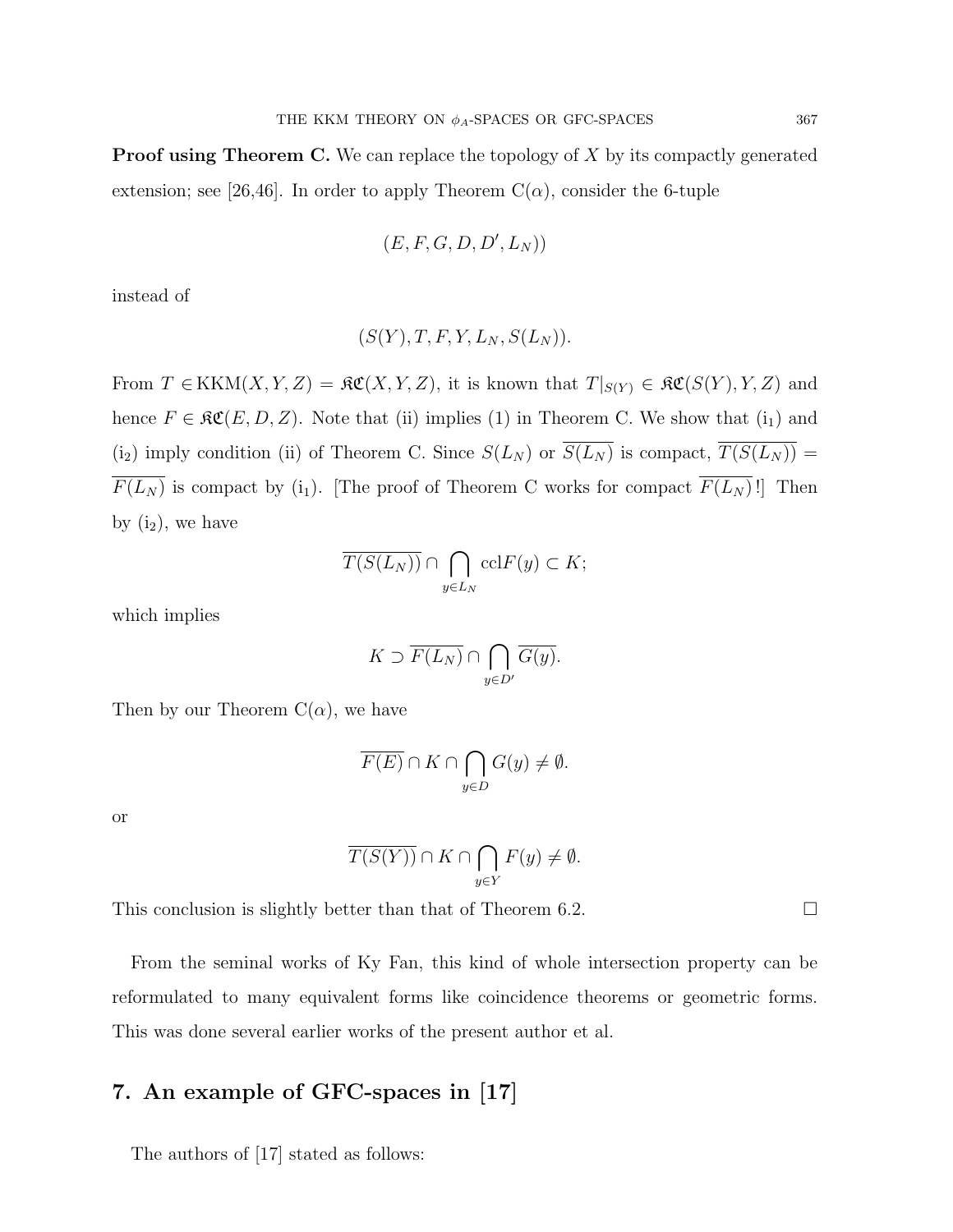"The class of GFC-spaces contains a large number of spaces with various kinds of generalized convexity structures such as FC-spaces, G-convex spaces. Recall that a Gconvex space of Park is a triple  $(X, A, \Gamma)$ , where X and A are as Definition 3.4 and  $\Gamma$  :  $\langle A \rangle \to X$  is such that, for each  $N \in \langle A \rangle$  with cardinality  $|N| = n + 1$ , there exists a continuous map  $\varphi_N : \Delta_n \to \Gamma(A)$  such that, for each  $M \in \langle N \rangle$ ,  $\varphi_N(\Delta_M) \subset \Gamma(M)$ . A G-convex space  $(X, A, \Gamma)$  is called trivial iff, for all  $N \in \langle A \rangle$ ,  $\Gamma(N) = X$ . Of course, any above-mentioned space can be made into a trivial G-convex space, but a trivial G-convex space has no use. In  $[29]$  it is asserted that any GFC-space is a (nontrivial) G-convex space, i.e., the latter is more general. However, in fact, the notion of a GFC-space is properly more general than that of a G-convex space as shown by an example."

Comments to the example in [17]. 1. This is an example of a GFC-space which is a 'trivial' G-convex space.

2. We showed that any  $\phi_A$  spaces can be made into G-convex spaces in several ways; see [28,29,31,34-36].

3. We did not say that any GFC-space is a 'nontrivial' G-convex space. Actually, we did not exclude 'trivial' G-convex spaces.

Contrary to the claim in [17], we have the following:

**Proposition 7.1.** A  $\phi_A$ -space  $(X, D; {\phi_A})$  is a G-convex space  $(X, D; \Gamma)$  iff it has a KKM map  $G : D \longrightarrow X$ .

**Proof.** Suppose that  $(X, D; \{\phi_A\})$  has a KKM map  $G: D \to X$ . Then we have

$$
\phi_A(\Delta_J^A) \subset G(J)
$$
 for each  $A \in \langle D \rangle$  and  $J \in \langle A \rangle$ .

Define a map  $\Gamma : \langle D \rangle \to X$  by  $\Gamma(J) := G(J) = \bigcup \{ G(a) \mid a \in J \}$  for each and each  $J \in \langle A \rangle$ . Then we have

$$
\phi_A(\Delta_J^A) \subset \Gamma(J)
$$
 for each  $A \in \langle D \rangle$  and  $J \in \langle A \rangle$ .

Therefore  $(X, D; \Gamma)$  is a G-convex space.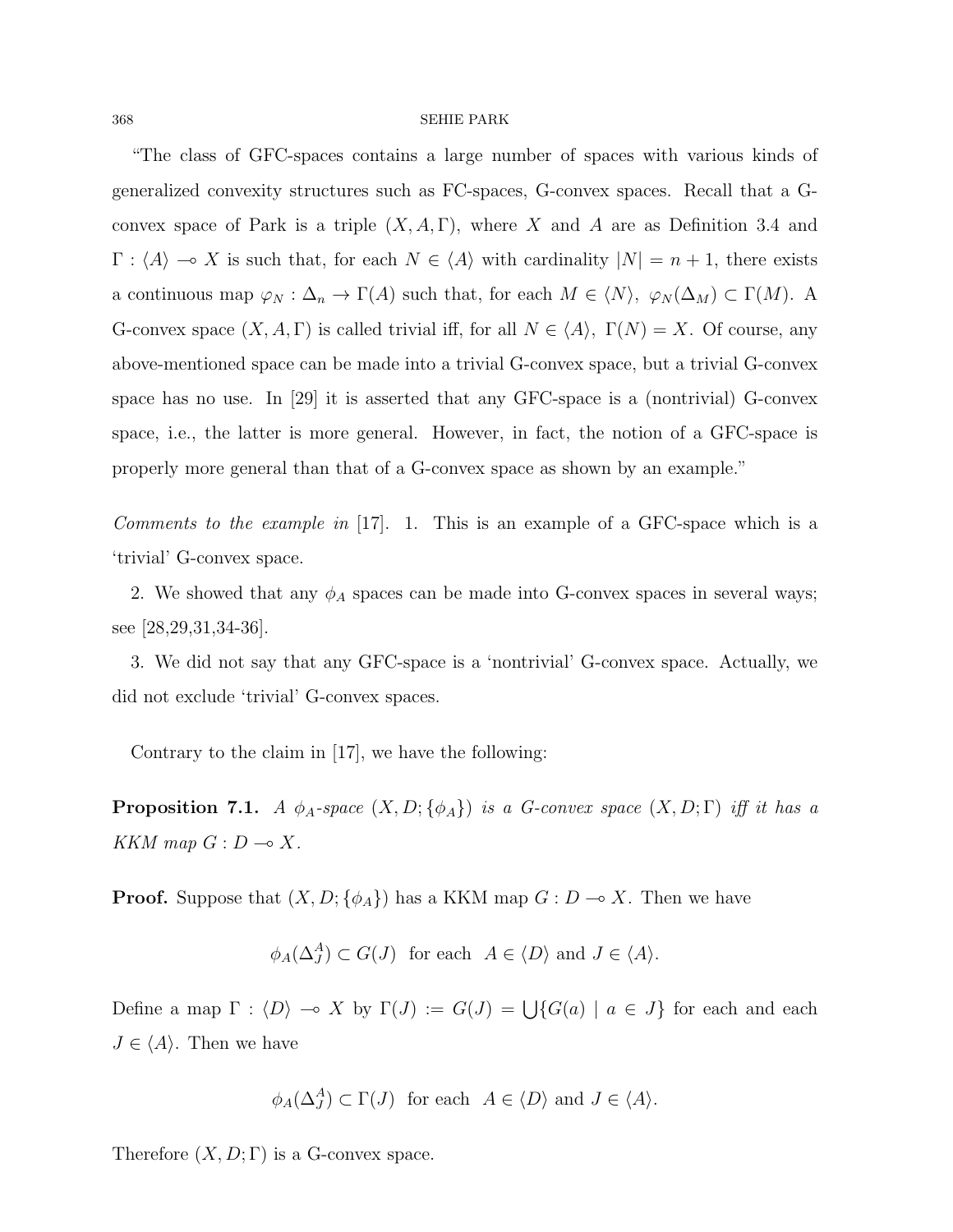Conversely, suppose that  $(X, D; {\phi_A})$  is a G-convex space  $(X, D; \Gamma)$ . By putting  $G(z) := \Gamma({z})$  for  $z \in D$ , we have a KKM map  $G : D \multimap X$  as above. In fact, for each  $A \in \langle D \rangle$ , we have a continuous function  $\phi_A : \Delta^A \to G(A) =: \Gamma(A)$  such that  $J \in \langle A \rangle$  implies  $\phi_A(\Delta_J^A) \subset G(J) =: \Gamma(J)$ . Hence  $\phi_A(\Delta_J^A) \subset \Gamma(J) \subset G(J)$  for each  $A \in \langle D \rangle$  and  $J \in \langle A \rangle$ . Therefore  $G : D \to X$  is a KKM map on  $(X, D; {\phi_A})$ .

Let us say that a KKM map  $G: D \to X$  is 'trivial' if  $G(z) = X$  for all  $z \in D$ . Then the above proposition shows that

**Proposition 7.2.** A  $\phi_A$ -space  $(X, D; {\phi_A})$  is a trivial G-convex space  $(X, D; \Gamma)$  iff it has a trivial KKM map  $G: D \longrightarrow X$ .

**Proposition 7.3.** A  $\phi_A$ -space  $(X, D; {\phi_A})$  is a nontrivial G-convex space  $(X, D; \Gamma)$  iff it has a nontrivial KKM map  $G: D \longrightarrow X$ .

As expressed in [17], of course, any GFC-space without nontrivial KKM map has no use in the KKM theory. Consequently, in order to show that GFC-spaces properly generalize G-convex spaces, the authors of [17] should give an example of a GFC-space with a nontrivial KKM map that is not G-convex. This is impossible by Proposition 7.3.

### 8. Continuous selection theorems in [17]

Let X be a topological space. The following originates from Horvath  $[8,9]$ :

**Definition 8.1.** For a G-convex space  $(Y, D; \Gamma)$ , a multimap  $T : X \to Y$  is called a  $\Phi$ -*map* provided that there exists a companion multimap  $S : X \to D$  satisfying

- (a) for each  $x \in X$ ,  $J \in \langle S(x) \rangle$  implies  $\Gamma_J \subset T(x)$ ; and
- (b)  $X = \bigcup \{ \text{Int } S^{-}(a) \mid a \in D \}.$

We can define the following equivalent:

**Definition 8.2.** For a  $\phi_A$ -space  $(Y, D; \phi_A)$ , a multimap  $T : X \multimap Y$  is called a  $\Phi$ -map provided that there exists a companion multimap  $S : X \longrightarrow D$  satisfying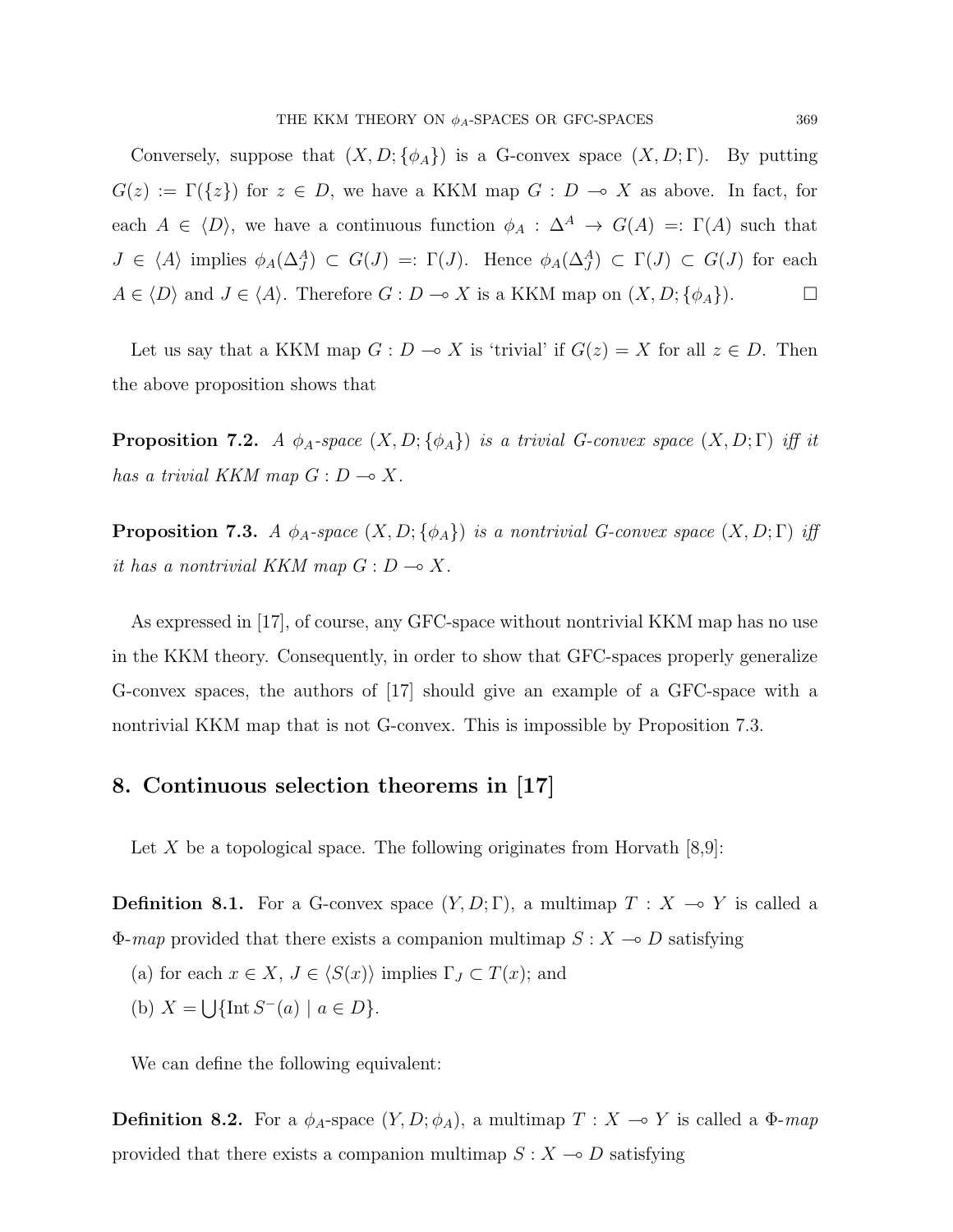(a) for each  $x \in X$ , each  $N \in \langle D \rangle$  and each  $J \in \langle N \cap S(x) \rangle$ , we have  $\phi_N(\Delta_J^A) \subset T(x)$ ; and

(b) 
$$
X = \bigcup \{ \text{Int } S^-(a) \mid a \in D \}.
$$

We begin with the following modification of [49, Lemma 3.1]:

**Lemma 8.1.** Let X be a normal space,  $(Y, D; \{\phi_A\})$  a  $\phi_A$ -space, and  $S : X \multimap D$  a multimap such that

$$
X = \bigcup \{ \text{Int } S^-(a) \mid a \in A \}.
$$

for some  $A \in \langle S(X) \rangle$ . Then there exist a continuous map  $s : X \to \phi_A(\Delta^A)$  such that  $s(x) \in \phi_A(\Delta^A_{A \cap S(x)})$  for all  $x \in X$ .

**Proof.** Let  $A := \{a_0, a_1, \ldots, a_n\} \in \langle D \rangle$  such that  $X = \bigcup_{i=0}^n \text{Int } S^-(a_i)$ . Note that  $a_i \in S(X)$  for all i. Since  $(Y, D; {\phi_A})$  is a  $\phi_A$ -space, there exists a continuous map  $\phi_A$ :  $\Delta^A \to Y$ . Let  $\{\alpha_i\}_{i=0}^n$  be a partition of unity subordinated to the cover  $\{\text{Int } S^-(a_i)\}_{i=0}^n$ of the normal space  $X$ ; that is,

- (1) for each  $i, \alpha_i : X \to [0,1]$  is continuous;
- (2) Supp  $\alpha_i \subset \text{Int } S^-(a_i)$  for each *i*; and
- (3) for each  $x \in X$ ,  $\sum_{i=0}^{n} \alpha_i(x) = 1$ .

Define a continuous map  $p:X\to \Delta^A$  by

$$
p(x) = \sum_{i=0}^{n} \alpha_i(x)e_i = \sum_{a_i \in A_x} \alpha_i(x)e_i \text{ for } x \in X,
$$

where  $\{e_i\}_{i=0}^n$  are vertices of  $\Delta_n$ ,

$$
a_i \in A_x \subset A \Longleftrightarrow \alpha_i(x) \neq 0 \Longrightarrow x \in \text{Int } S^-(a_i) \Longrightarrow a_i \in S(x)
$$

and hence  $A_x \in \langle A \cap S(x) \rangle$  and  $p(x) \in \Delta_{A_x}^A$ . Therefore,

$$
(\phi_A \circ p)(x) \in \phi_A(\Delta_{A_x}^A) \subset \phi_A(\Delta_{A \cap S(x)}^A)
$$

 $\Box$ 

and  $s := \phi_A \circ p : X \to Y$  is a continuous map such that  $s(x) \in \phi_A(\Delta^A_{A \cap S(x)})$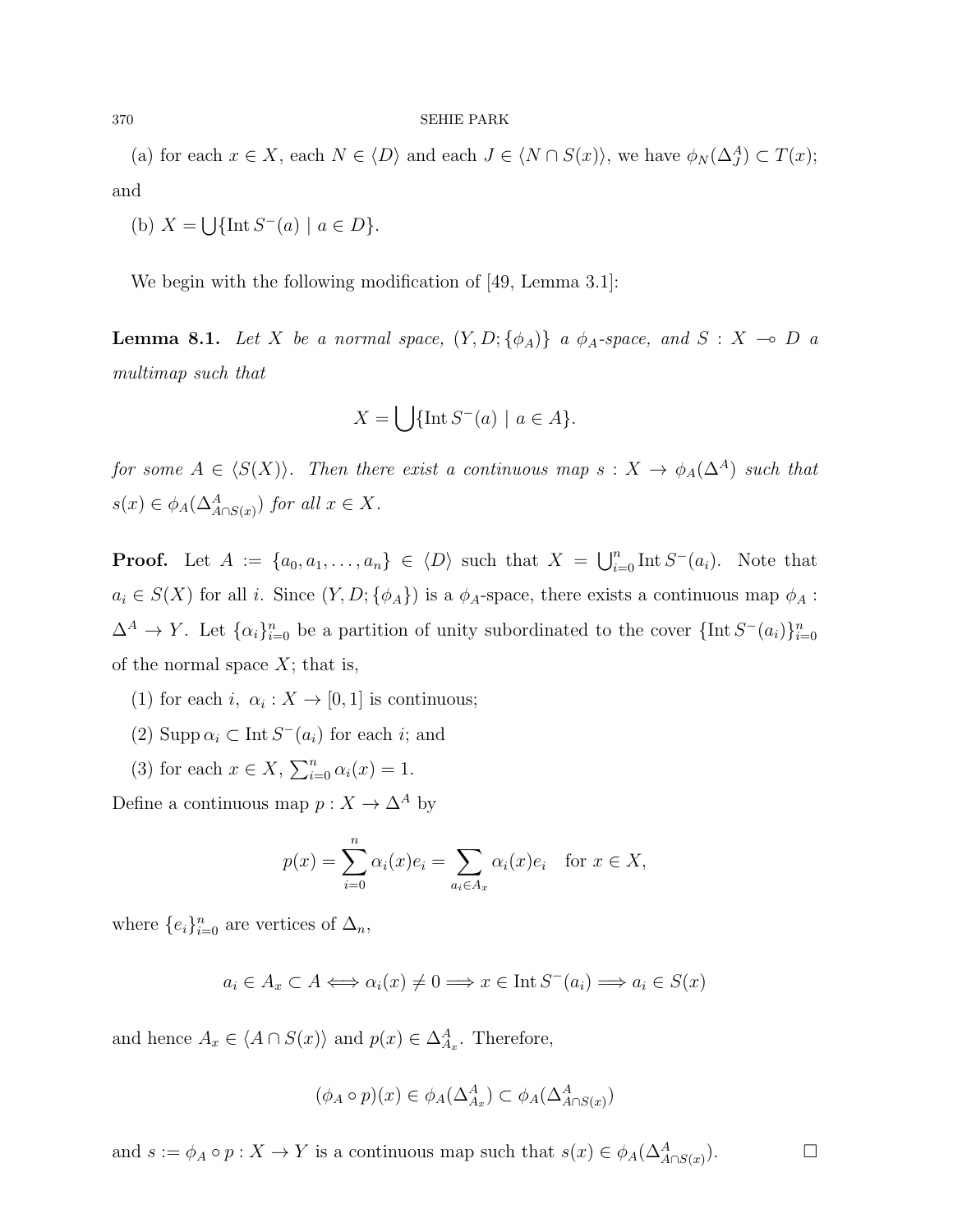**Corollary 8.2.** ([49, Lemma 3.1]) Let X be a normal space,  $(Y, D; \Gamma)$  a G-convex space, and  $S: X \rightarrow D$  a multimap such that

$$
X = \bigcup \{ \text{Int } S^-(a) \mid a \in A \}.
$$

for some  $A \in \langle S(X) \rangle$ . Then there exist a continuous map  $s : X \to \Gamma_A$  such that  $s(x) \in$  $\Gamma(A \cap S(x))$  for all  $x \in X$ .

**Proof.** Since  $(Y, D; \Gamma)$  is G-convex, there exists a continuous map  $\phi_A : \Delta^A \to Y$  such that  $\phi_A(\Delta^A) \subset \Gamma_A$  and  $\phi_A(\Delta^A_J) \subset \Gamma_J$  for each  $J \in \langle A \rangle$ . Therefore, by Lemma 8.1, there exists  $s: X \to \phi_A(\Delta^A) \subset \Gamma_A$  such that  $s(x) \in \phi_A(\Delta^A_{A \cap S(x)}) \subset \Gamma(A \cap S(x))$  for all  $x \in X$ .  $\Box$ 

Some history of Corollary 8.2 was given in [49].

The following extends a part of [49, Theorem 1]:

**Theorem 8.3.** Let X be a normal space,  $(Y, D; \{\phi_A\})$  a  $\phi_A$ -space,  $T : X \multimap Y$  a  $\Phi$ -map with a companion map  $S : X \longrightarrow D$  such that

$$
X = \bigcup \{ \text{Int } S^-(a) \mid a \in A \}.
$$

for some  $A \in \langle S(X) \rangle$ .

Then we have the following:

(i) T has a continuous selection  $f : X \to Y$  such that  $f(X) \subset \phi_A(\Delta^A)$ . More precisely, there exist two continuous maps  $p : X \to \Delta^A$  and  $\phi_A : \Delta^A \to \phi_A(\Delta^A) \subset Y$  such that  $f = \phi_A \circ p.$ 

(ii) If  $g: Y \to X$  is a continuous map, then there exists a  $y_0 \in Y$  such that  $y_0 \in Y$  $T(g(y_0))$ .

(iii) If  $R : X \to Y$  is a map such that  $R^-$  has a continuous selection, then R and T have a coincidence point  $x_0 \in X$ ; that is,  $R(x_0) \cap T(x_0) \neq \emptyset$ .

**Proof.** (i) By Lemma 8.1, there exist a continuous map  $f = s : X \rightarrow Y$  such that  $f = \phi_A \circ p$  and

$$
f(x) \in \phi_A(\Delta^A_{A \cap S(x)}) \subset \phi_A(\Delta^A)
$$
 for all  $x \in X$ .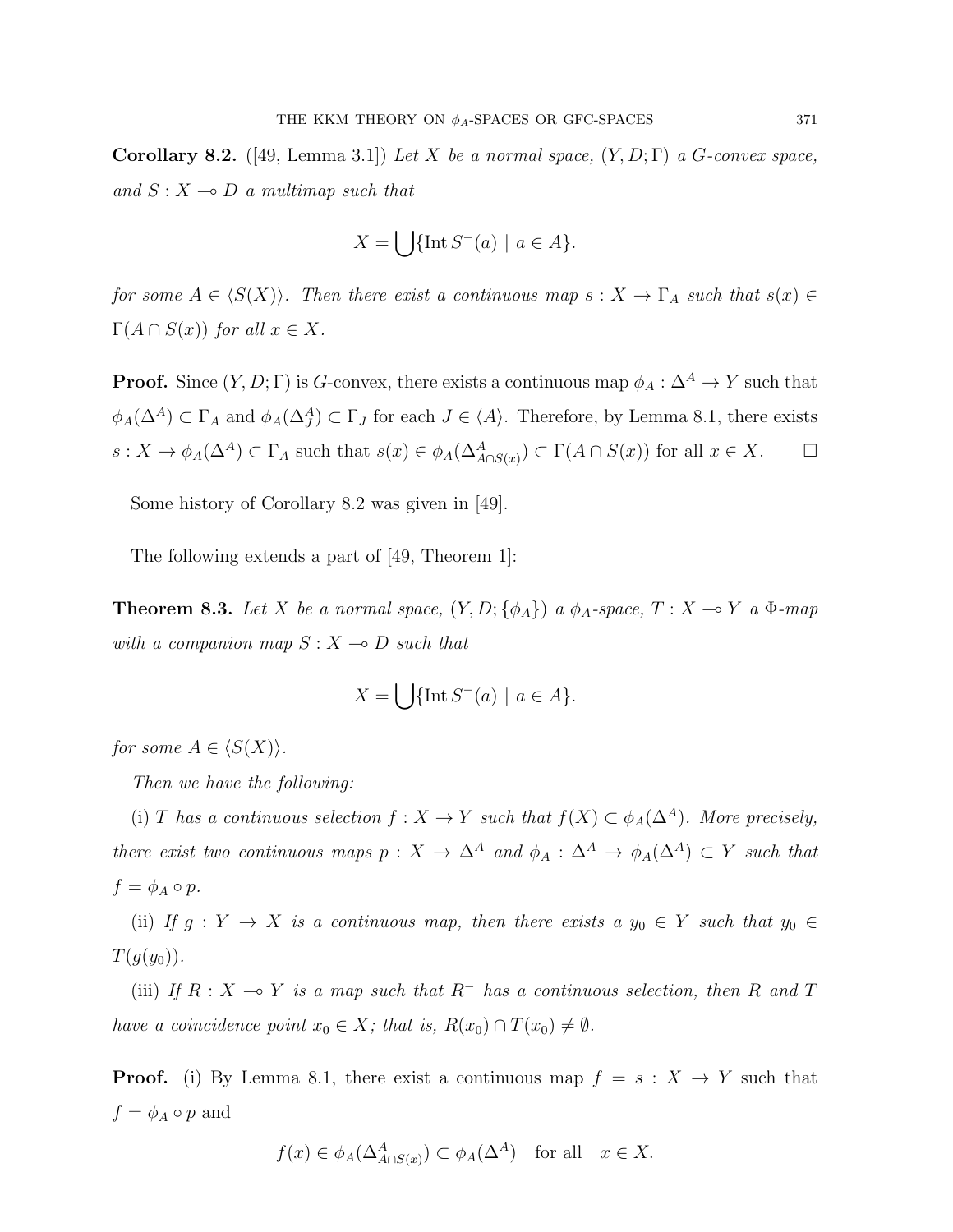Since T is a  $\Phi$ -map,  $\phi_A(\Delta^A_{A \cap S(x)}) \subset T(x)$  and hence f is the required continuous selection of T.

(ii), (iii) just follow of the proofs of corresponding parts of [48, Theorem 3.2].  $\Box$ 

Note that if  $(Y, D; \{\phi_A\})$  is a G-convex space, Theorem 8.2 reduces to [49, Theorem 3.2.]. Moreover, we have the following from Theorem 8.3(i):

Corollary 8.4. ([17, Theorem 2.1]) Let Z be a normal (topological) space,  $(X, A; \{\varphi_N\})$ a GFC-space and  $G : Z \longrightarrow X$ . Assume that there be  $F : Z \longrightarrow A$  such that the following conditions hold

(i) for each  $z \in Z$ , each  $N = \{a_0, \ldots, a_n\} \subset A$  and each  $\{a_{i_0}, \ldots, a_{i_k}\} \subset N \cap F(z)$  one has  $\varphi_N(\Delta_k) \subset G(z)$ , where  $\Delta_k$  is the simplex formed by  $\{e_{i_0}, \ldots, e_{i_k}\}$ ;

(ii)  $Z = \bigcup_{i=0}^{m} \text{Int } F^{-}(a_i)$  for some  $\{a_0, \ldots, a_m\} \subset A$ .

Then G has a continuous selection g of the form  $g = \varphi \circ \psi$  for some continuous maps  $\varphi : \Delta_m \to X$  and  $\psi : Z \to \Delta_m$ .

**Theorem 8.5.** Let X be a normal space,  $(Y, D; {\phi_A})$  a  $\phi_A$ -space,  $T : X \multimap Y$  a  $\Phi$ -map with a companion map  $S : X \longrightarrow D$  such that

- (1) the cover  $\{\text{Int } S^{-}(a) \mid a \in D\}$  of X has a locally finite refinement; and
- (2) for each  $A, B \in \langle D \rangle$  with  $B \subset A$  implies  $\phi_B = \phi_A|_{\Delta^B}$ .

Then T has a continuous selection  $f: X \to Y$ .

**Proof.** The proof of [49, Theorem 3.5] works with a slight modification of the last part as follows: Since S is a companion of the  $\Phi$ -map T, we have  $\phi_N(\Delta^N) \subset T(x)$ . Since  $f(x) \in \phi_N(\Delta^N)$ , we have  $f(x) \in T(x)$ . This completes our proof.

Note that [49, Theorem 3.5] is a G-convex space version of Theorem 8.5. From Theorem 8.5, we immediately have the following:

**Corollary 8.6.** ([17, Theorem 2.3]) Suppose Z be a paracompact space,  $(X, A, \{\varphi_N\})$  be a GFC-space and  $G : Z \longrightarrow X$ . Assume that there be  $F : Z \longrightarrow A$  such that

(i) for all  $z \in Z$ , all  $N = \{a_0, \ldots, a_n\} \subset A$  and all  $\{a_{i_0}, \ldots, a_{i_k}\} \subset N \cap F(z)$ , one has  $\varphi_N(\Delta_k) \subset G(z);$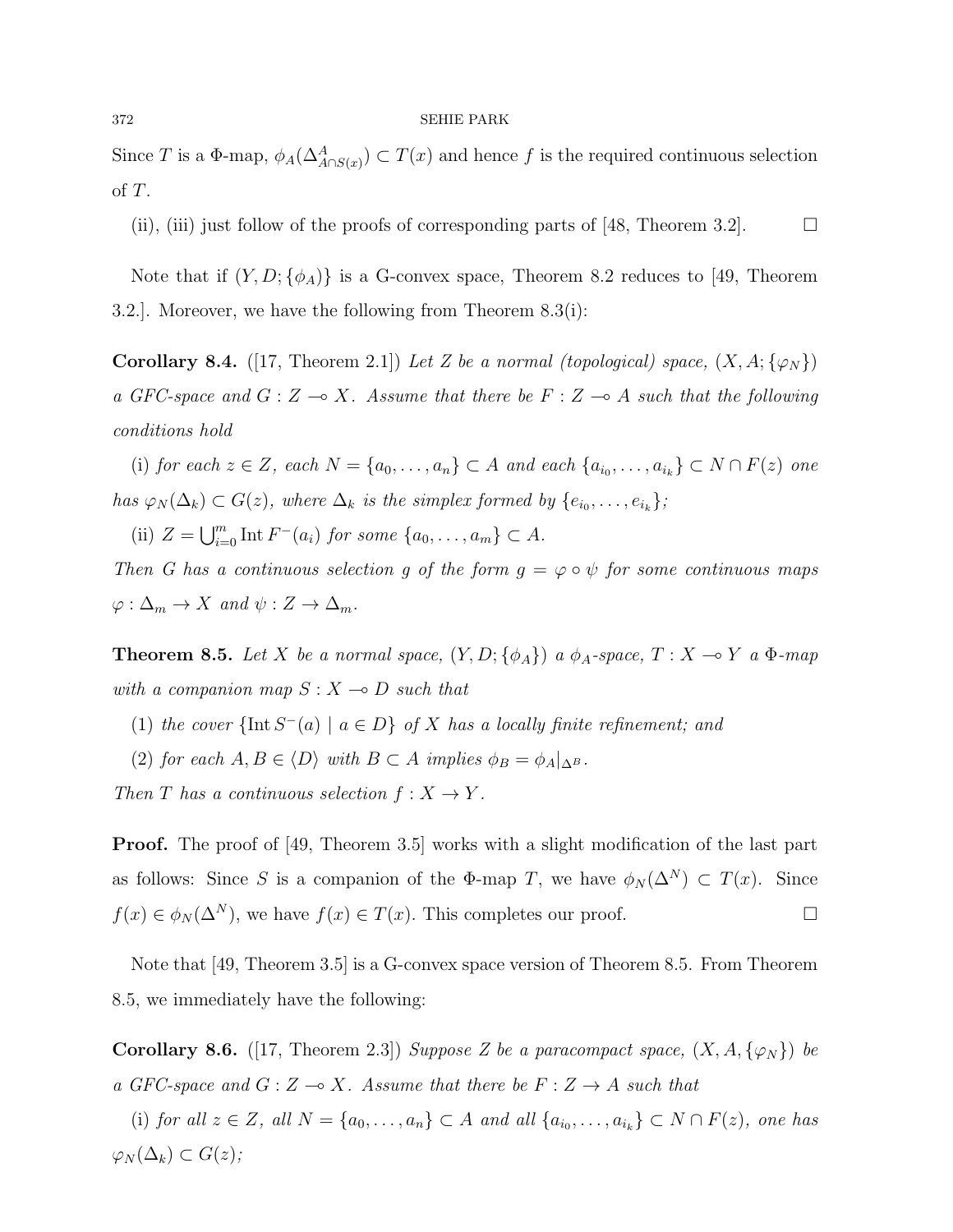(ii)  $Z = \bigcup_{a \in A} \text{Int } F^-(a)$ .

Then G is locally continuously selectionable.

For the history of selection theorems in the KKM theory, see our recent work [49], where we showed that our previous selection theorems with a few generalized forms of them contain certain selection theorems in more than a dozen papers of other authors.

### 9. Weakly KKM maps

The following is given in 2008 [37]:

**Definition 9.1.** Let  $(E, D; \Gamma)$  be an abstract convex space and Z a set. For a multimap  $F : E \longrightarrow Z$  with nonempty values, if a multimap  $G : D \longrightarrow Z$  satisfies

$$
F(x) \cap G(A) \neq \emptyset
$$
 for all  $A \in \langle D \rangle$  and all  $x \in \Gamma(A)$ ,

then G is called a *weakly KKM map* with respect to  $F$ .

Clearly each KKM map with respect to  $F$  is weakly KKM, and a weakly KKM map  $G: D \longrightarrow E$  with respect to the identity map  $1_E$  is simply a KKM map.

In [37], particular forms of Definition 9.1 for vector spaces, G-convex spaces, and FCspaces were given. Later, the following particular form appeared in 2011:

**Definition 9.2.** ([17, Definition 1.3]) Let  $(X, A, \Phi)$  be a GFC-space and Y be a nonempty set. Let  $T : X \multimap Y$ ,  $F : A \multimap Y$  be two set-valued mappings.  $F$  is called a weak KKM mapping (KKM mapping, resp.) with respect to (wrt, for short)  $T$ , shortly, weak  $T$ -KKM mapping [T-KKM mapping, resp.] iff, for each  $N = \{a_0, \ldots, a_n\} \subset A$ ,  $\{a_{i_0}, \ldots, a_{i_k}\} \subset N$ and  $x \in \varphi_N(\Delta^k)$ ,  $T(x) \cap \bigcup_{j=0}^k F(a_{i_j}) \neq \emptyset$   $[T(\varphi_N(\Delta^k)) \subset \bigcup_{j=0}^k F(a_{i_j})$ , resp.].

In 2008, we obtained the following:

**Theorem 9.1.** ([37, Theorems 4.3 and 4.7]) Let  $(X, D; \Gamma)$  be a KKM space, Y a nonempty set, and  $F : X \longrightarrow Y$  and  $G : D \longrightarrow Y$  maps such that

- $(1)$  G is weakly KKM map with respect to F; and
- (2) for each  $a \in D$ , the set  $\{x \in X \mid F(x) \cap G(a) \neq \emptyset\}$  is closed.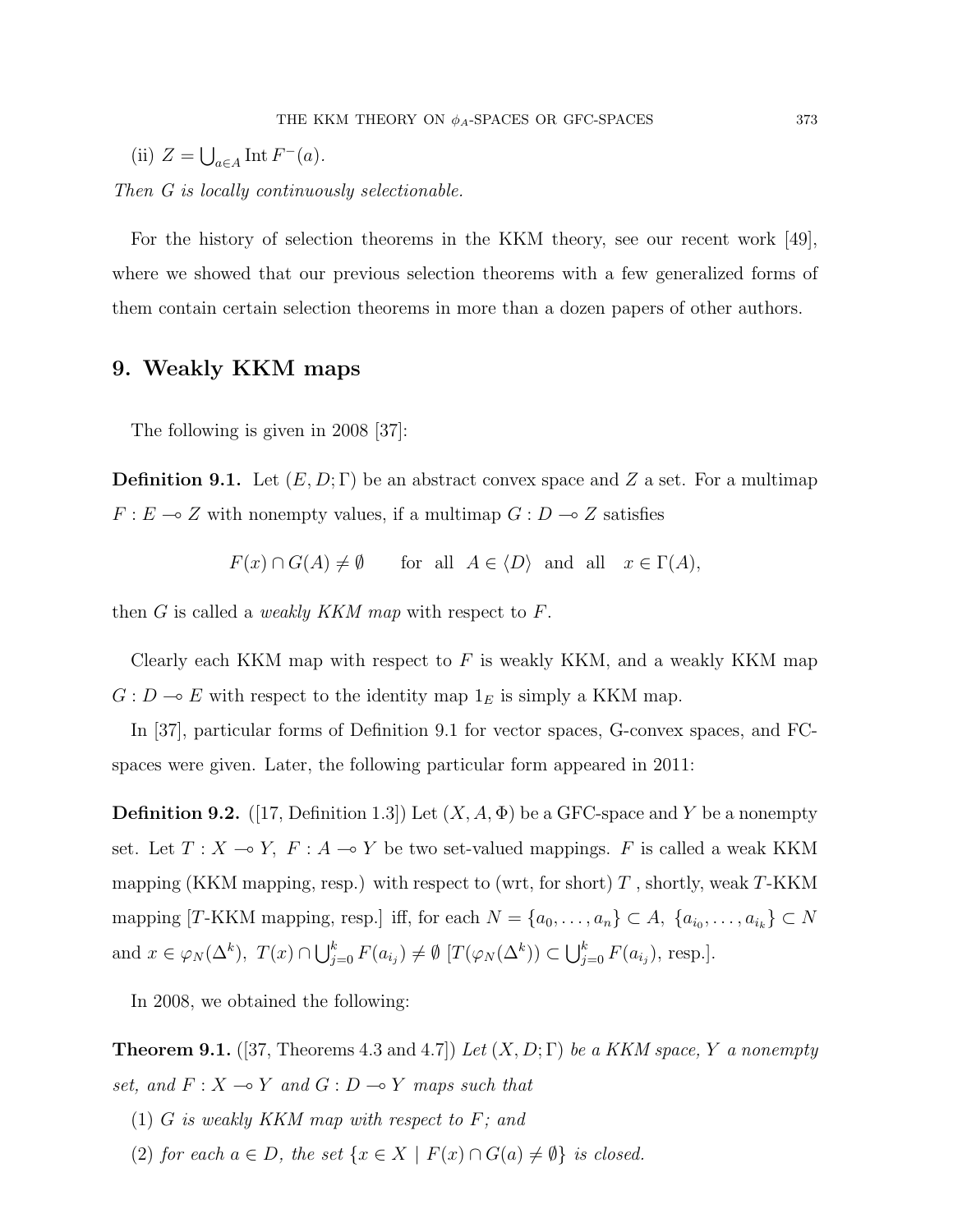Then the following statements hold:

(i) if X is compact, there exists an  $x_0 \in X$  such that  $F(x_0) \cap G(a) \neq \emptyset$  for each  $a \in D$ .

(ii) for each  $A \in \langle D \rangle$  there exists an  $x_0 \in \Gamma(A)$  such that  $F(x_0) \cap G(a) \neq \emptyset$  for all  $a \in A$ .

For the case (ii), closedness in (2) can be replaced by openness also.

In [17], its authors obtained the following weak KKM theorem and then applied it to minimax inequalities. Note that by Propositions 3.2 and 3.3, a GFC-space is a KKM space with  $\Gamma_N = \varphi_N(\Delta^N)$ . Hence, from Theorem 9.1, we have the following:

Corollary 9.2. ([17, Theorem 4.1]) Let X be a Hausdorff space,  $(X, A, \{\varphi_N\})$  a GFCspace, Y a nonempty set,  $T : X \longrightarrow Y$  and  $H : A \longrightarrow Y$ . Assume that

- (i) H be a weak T-KKM mapping;
- (ii) for each  $a \in A$ , the set  $\{x \in X : T(x) \cap H(a) \neq \emptyset\}$  be closed.

Then the following statements hold:

(a) if, additionally, X is compact, then there exists a point  $\bar{x} \in X$  such that  $T(\bar{x}) \cap$  $H(a) \neq \emptyset$  for each  $a \in A$ ;

(b) for each finite subset  $N = \{a_0, \ldots, a_n\}$  of A, there exists a point  $\bar{x} \in \varphi_N(\Delta^n)$  such that  $T(\bar{x}) \cap H(a_i) \neq \emptyset$  for each  $i \in \{0, 1, \ldots, n\}.$ 

In Corollary 9.2, the Hausdorffness is redundant. In [17], its authors needed it because they are based on certain selection method.

As an example of applications of Theorem 9.1(1), we give the following:

**Theorem 9.3.** ([37, Theorem 4.11]) Let  $(X, D; \Gamma)$  be a compact KKM space, Y a topo*logical space.* Let  $T : X \multimap Y$  be a u.s.c. map,  $\psi : D \times Y \to \mathbb{R}$ ,  $\varphi : X \times Y \to \mathbb{R}$  two functions and  $\beta = \inf_{x \in X} \sup_{y \in T(x)} \varphi(x, y)$ . Suppose that

(1) for each  $a \in D$ ,  $\psi(a, \cdot)$  is u.s.c. on Y;

(2) for any  $\lambda < \beta$  and  $y \in T(x)$ , we have  $\text{co}_{\Gamma} \{a \in D \mid \psi(a, y) < \lambda \} \subset \{x \in X \mid \varphi(x, y) < \lambda \}$  $\lambda$ .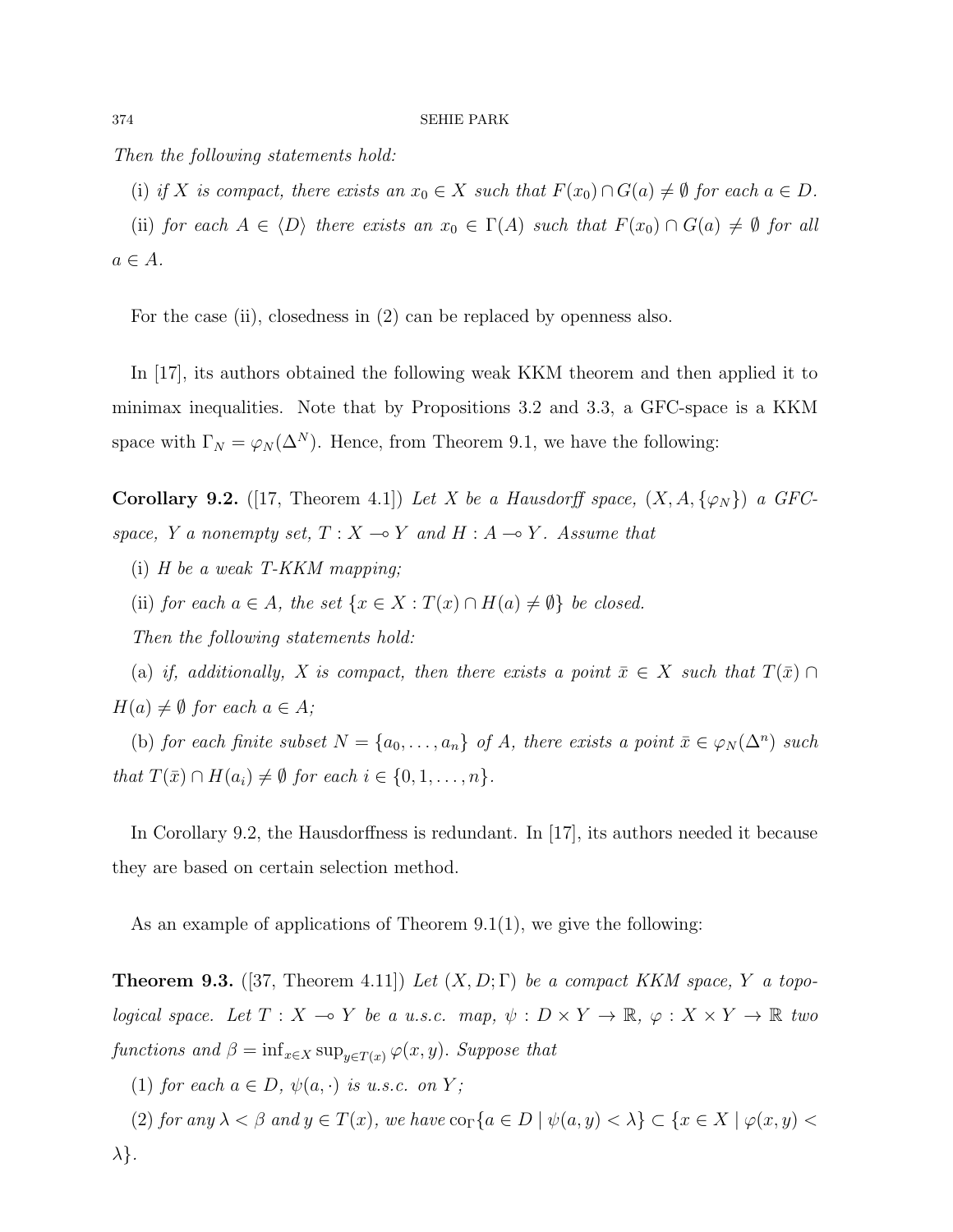(a) Then the following holds:

$$
\inf_{x \in X} \sup_{y \in T(x)} \varphi(x, y) \le \sup_{x \in X} \inf_{a \in D} \sup_{y \in T(x)} \psi(a, y).
$$

(b) Further, if T is compact-valued, then there exists an  $x_0 \in X$  such that

$$
\inf_{x \in X} \sup_{y \in T(x)} \varphi(x, y) \le \inf_{a \in D} \sup_{y \in T(x_0)} \psi(a, y).
$$

As in [37], particular forms or variants of Theorem 9.3 on G-convex spaces, FC-spaces, or GFC-spaces are possible. There is a variant in [17].

### 10. Comments on works on GFC-spaces

In a sequence of papers [7,12-17], Khanh et al. introduced GFC-spaces which were claimed to include properly both the incomparable G-convex spaces and FC-spaces without any justification nor any example. Their works do not reflect or they ignored recent studies on the KKM theory of abstract convex spaces or  $\phi_A$ -spaces.

In the previous sections, we showed that actually their GFC-spaces are our  $\phi_A$ -spaces given more early and can be made into G-convex spaces. We noted that they adopted artificial terminology, inadequate concept of subspaces or convex subset, KKM theorems with artificial coercivity condition, and an inadequate example. Their basic results including KKM theorems, continuous selection theorems and weakly KKM theorems are shown to be all consequences of known ones by the present author.

In the present section, abstracts and further comments on each of seven papers on GFC-spaces are given. Recently, basic results in the KKM theory are extended to our class of abstract convex spaces. Many results on GFC-spaces can be extended to this new class.

### 10.1 Khanh–Quan–Yao [12] NA 71 (2009)

Abstract: "We define a generalized KKM mapping, called T-KKM mapping, and the corresponding generalized KKM property, which include many counterparts existing in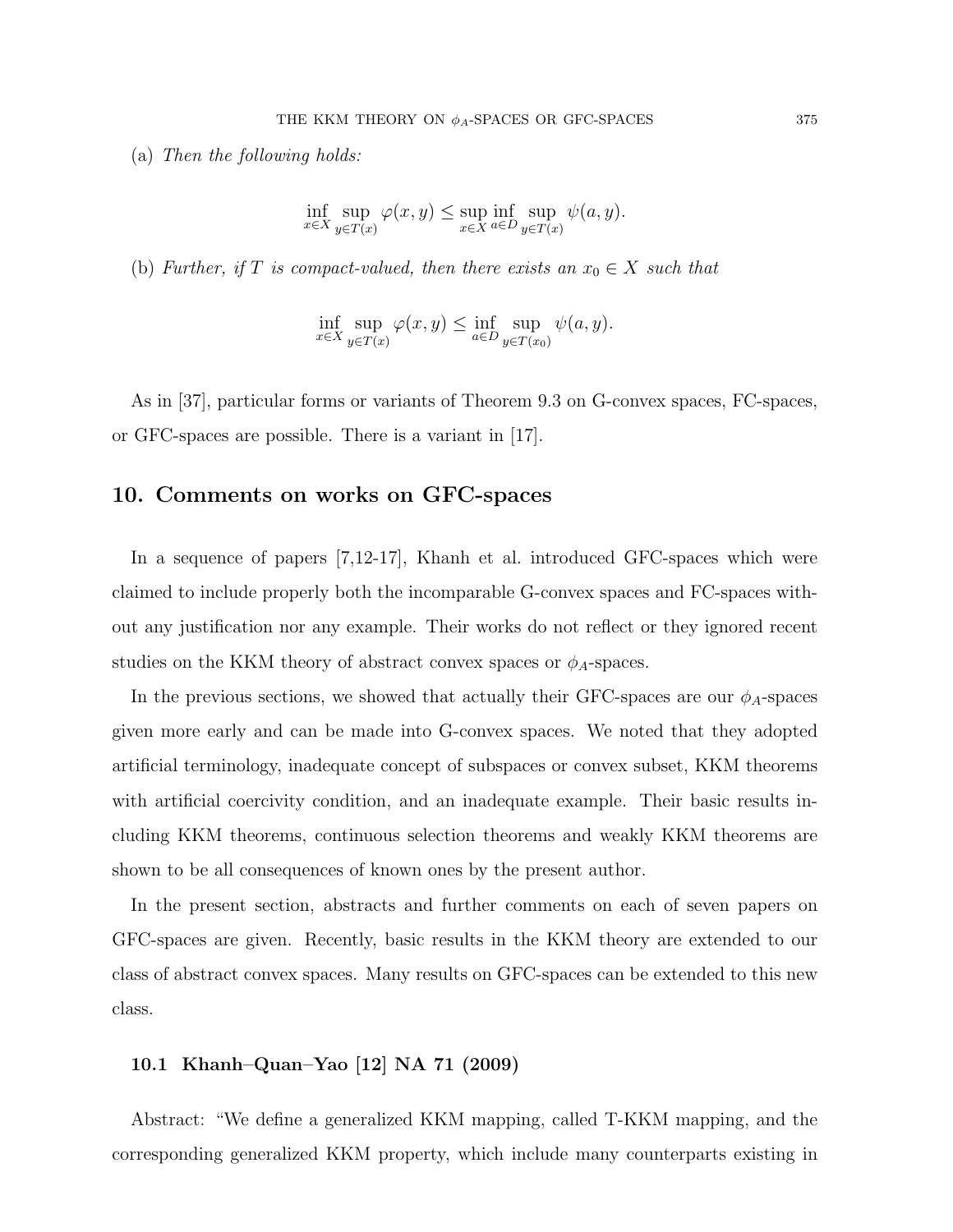the literature. KKM-type theorems, coincidence theorems and geometric section theorems are established to generalize recent known results."

Comments: In this paper, the authors adopted inadequate definition of S-subsets or subspaces of GFC-spaces, artificial terminology, and inadequate coercivity conditions in their KKM theorems. Moreover, they ignored earlier concepts of abstract convex spaces and  $\phi_A$ -spaces. Most of their results are modifications of earlier works in the literature and can be easily deduced or generalized by applying the material on abstract convex spaces in [39] in 2008.

### 10.2 Hai–Khanh–Quan [7] NA 71 (2009)

Abstract: "We establish a maximal element theorem, an intersection theorem and a coincidence-point theorem in product GFC-spaces. As examples of wide ranges of applications, we first deduce sufficient conditions for the solution existence of a mixed system of inclusions. Then using this we obtain existence results for systems of vector quasi-optimization problems and for multiobjective mathematical programs constrained by systems of inclusions. Our results are shown to improve and include recent ones in the literature."

Comments: This paper also adopts artificial terminology and S-subsets. Moreover, a modified form of our early class  $\mathfrak{B}$  of better admissible multimaps and a trivial map in the class  $\mathcal{RC}$  that is not in their  $\mathcal{B}$  is given. Furthermore, the adoption of S-subsets lets all the results be complicated.

### 10.3 Khanh–Quan [13] Optim. 59 (2010)

Abstract: "We propose a definition of GFC-spaces to encompass G-convex spaces, FC-spaces and many recent existing spaces with generalized convexity structures. Intersection, coincidence and maximal-element theorems are then established under relaxed assumptions in GFC-spaces. These results contain, as true particular cases, a number of counterparts which were recently developed in the literature."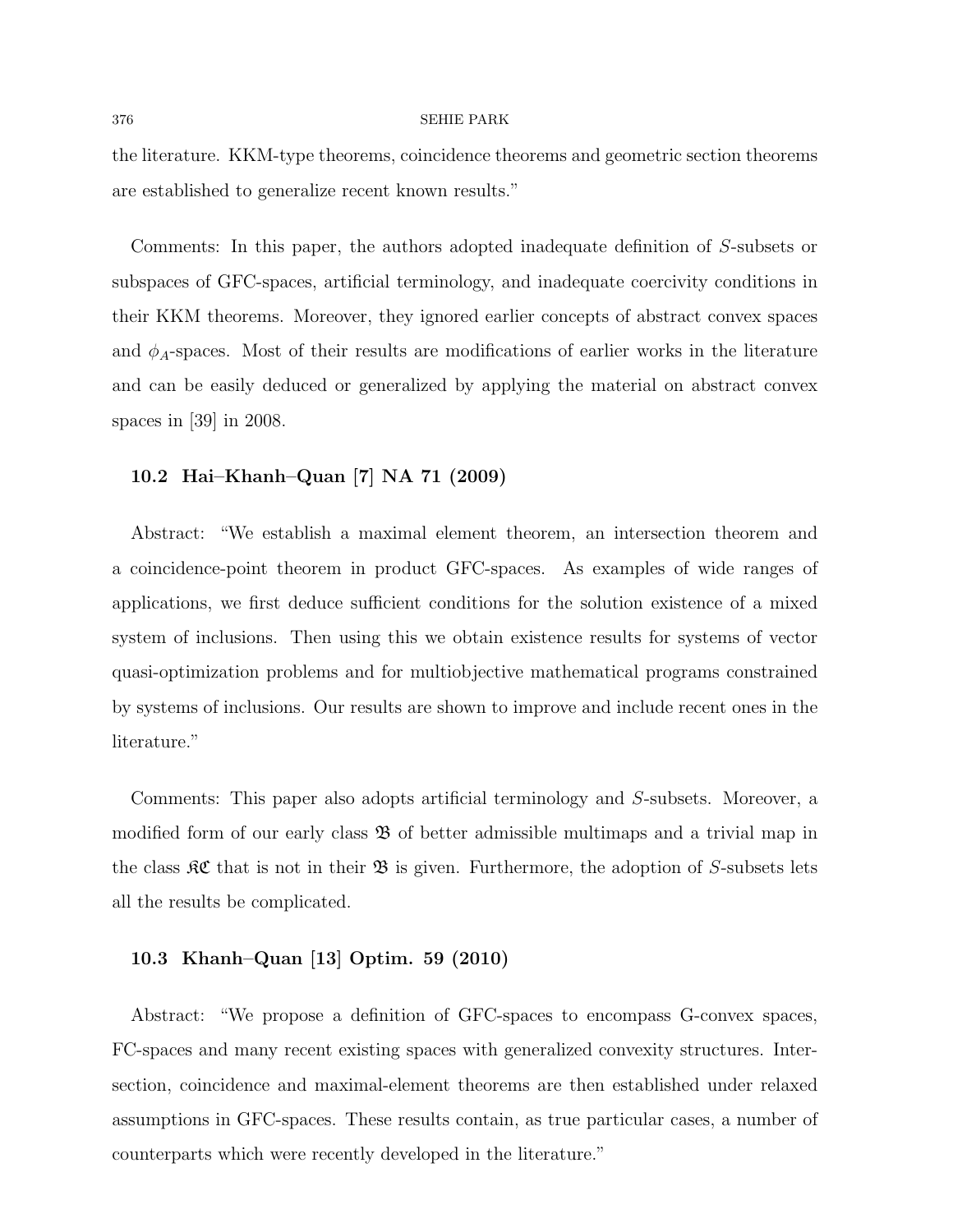Comments: In this paper, its authors also adopted artificial terminology, inadequate Ssets, and inconvenient coercivity conditions. The so-called T-KKM map is originated by ourselves not by Chang and Yen. Since our definition of the class  $\mathfrak{B}$  of better admissible multimaps appeared first in 1997, it is extended to G-convex spaces and absolute convex spaces. A number of authors imitated the concept and, here, Khanh and Quan defined a particular type of the original  $\mathfrak{B}$ . All of the results are generalizations of known results for G-convex spaces. Note that the basic Theorem 2.2 is a very particular form of our KKM theorem C. Finally, it is routine to reformulate the KKM theorem to coincidence theorems, maximal element theorems, and many others.

### 10.4 Khanh–Quan [14] NA 72 (2010)

Abstract: "We establish general theorems on maximal elements, coincidence points and nonempty intersections for set-valued mappings on GFC-spaces and show their equivalence. Applying them we derive equivalent forms of alternative theorems. As applications, we develop in detail general types of minimax theorems. The results obtained improve or include as special cases several recent ones in the literature."

Comments: This paper begins with the routine introduction of artificial terminology. The authors took the wrong way to generalize FC-spaces not G-convex spaces. In fact, in order to generalize FC-subspaces, the author defined  $S$ -subsets,  $S_{GFC}$ -subsets, "pre" GFC-spaces, "full" GFC-spaces, and GFC-hull w.r.t. S of a GFC-space  $(X, Y, \Phi)$  without giving any practical examples. Note that their GFC-hull is a subset of  $Y$ . Moreover, the authors claimed that a GFC-hull w.r.t. S of a subset extends the notion of an FC-hull of a set in an FC-space and a G-convex hull of a set in a G-convex space. Recall that a Γ-convex hull of a set  $D' ⊂ D$  in a G-convex space (or abstract convex space)  $(E, D; Γ)$ is a subset of E not of D, and hence their GFC-hull can not extends  $\Gamma$ -convex hulls. The authors seem to confuse with the particular case  $E = D$  as in FC-spaces. This is why we said that they took wrong way, and makes all of the arguments complicated and difficult to understand. If the authors followed simply Definition 2.1, then all of the above artificial definitions would not necessary.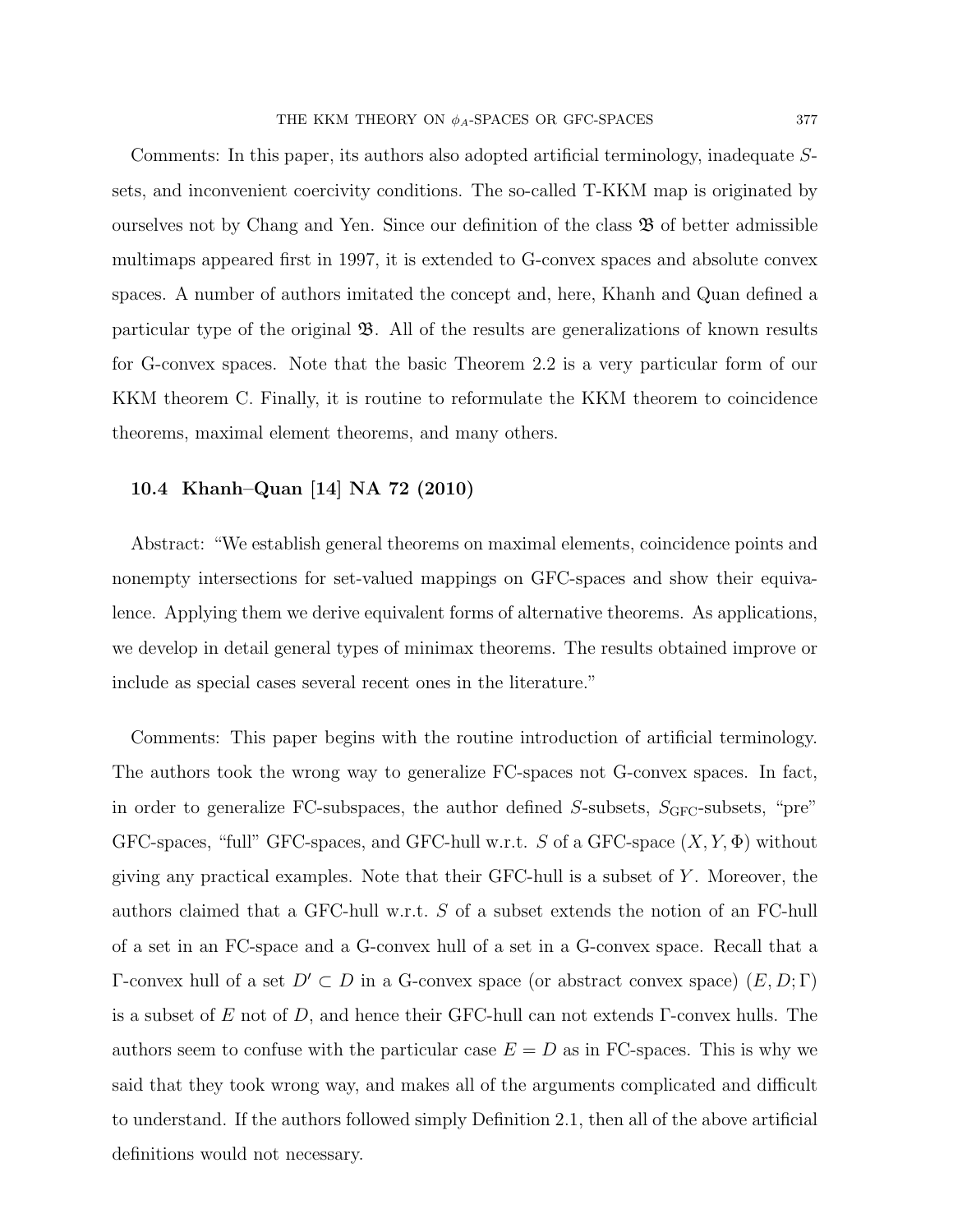In [14], Theorem 3.3 (Nonempty intersection theorem) is a simple consequence of our Theorem C, and Theorems 3.1 (Maximal elements) and Theorem 3.2 (Coincidence points) are routine equivalents of Theorem 3.1. Furthermore, all other results can be stated for abstract convex spaces by eliminating artificial concepts related to S-sets.

### 10.5 Khanh–Quan [15] JOTA 146 (2010)

Abstract: "Applying generalized KKM-type theorems established in our previous paper [7], we prove the existence of solutions to a general variational inclusion problem, which contains most of the existing results of this type. As applications, we obtain minimax theorems in various settings and saddle-point theorems in particular. Examples are given to explain advantages of our results."

Comments: After repeating artificial terminology with "compactly", the authors defined GFC-spaces and S-subsets with the routine claim that their definitions encompasses both of FC-spaces and G-convex spaces. They did not quote any of abstract convex spaces or  $\phi_A$ -spaces. Theorem 3.1 is the KKM theorem in [12], which is a consequence of our Theorem C as mentioned already. Then they defined artificial  $(k, T, r\alpha)$ -quasiconcavity related to four multimaps H, T, h, k and  $\alpha \in {\alpha_1, \alpha_2}$ ,  $r \in \{r_1, r_2, r_3, r_4\}$ , where it is unclear what  $\alpha$  and  $r$  are.

Section 2 devotes to give some examples of such  $(k, T, r\alpha)$ -quasiconcave maps. In Section 3, besides  $(X, Y, \Phi)$ , Z,  $\Omega$ , D, H, T, h, k,  $h_{r\alpha}$ , let multimaps  $S_1$ ,  $S_2$ , f, g be given additionally, and the authors claimed to prove the existence of a generalized variational inclusion problem and some applications. The possibility of existence of a problem related so many things is quite doubtful. Moreover, the proofs in Section 3 are beyond of our understanding.

### 10.6 Khanh–Quan [16] JOTA 148 (2011)

Abstract: "We propose the definition of T-KKM points and consider generic stability of T-KKM mappings and essential components of sets of T-KKM points. As applications, using a unified approach, we derive from these results the existence of essential components of solution sets to various optimization-related problems. We do this in two steps. First,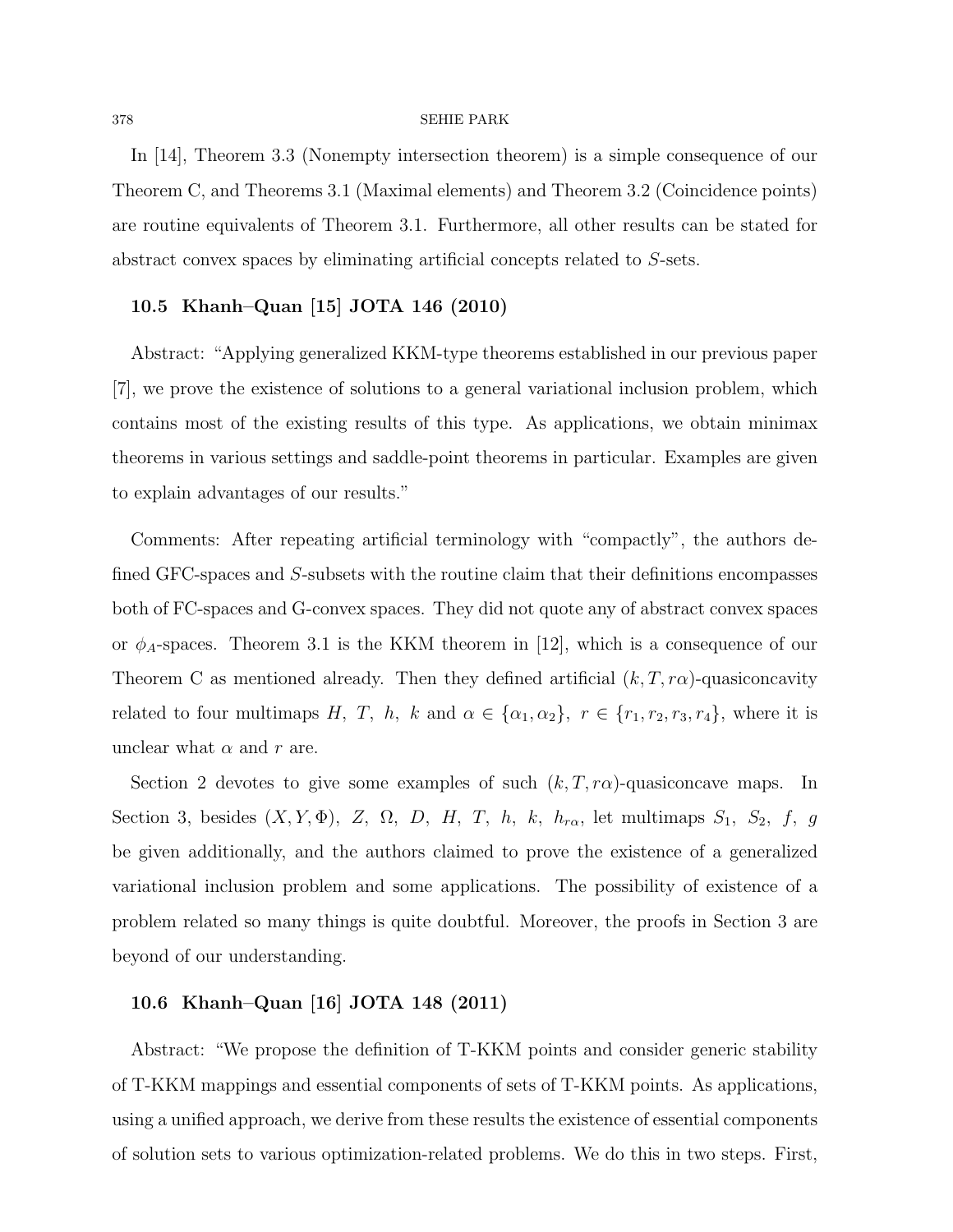we deduce the corresponding results for variational inclusions, which are new. Then we obtain, as consequences, the existence of essential components of solutions to other problems, which are new or include recent ones in the literature."

Comments: This paper does not reflect recent studies on the KKM theory. The authors claim that their GFC-spaces include properly both the incomparable G-convex spaces and FC-spaces without any justification nor any example. Actually their GFC-spaces are  $\phi_{A}$ spaces due to Park more early in 2007-2009. The better admissible class of multimaps due to Park is cited to other author (Ding 2005) who used to imitate the concept sometimes incorrectly. More early in 2006, basic results in the KKM theory are extended to the class of abstract convex spaces by Park. Many results in this paper can be extended to this new class.

### 10.7 Khanh–Long–Quan [17] JOTA 151 (2011)

Abstract: "We prove theorems on continuous selections, collectively fixed points, collectively coincidence points, weak Knaster-Kuratowski-Mazurkiewicz mappings and provide their applications in various optimization-related problems. Each of our theorems is demonstrated by using its preceding assertions. The results contain and improve a number of existing ones in the recent literature. They are shown to be also more advantageous in applications in optimization."

Comments: The authors repeated to define S-subsets of GFC-spaces and gave an inappropriate example of their spaces; see Sections 6 and 7 in the present paper. Then continuous selection theorems were given; see Section 8 of the present paper. Some solutions of the problems (CPP), (SVR), (MPIC), and (SVOP) are given. Finally, a weak KKM theorem and minimax inequalities are given; see Section 9 in the present paper.

#### **REFERENCES**

- [1] H. Ben-El-Mechaiekh, S. Chebbi, M. Florenzano, and J.-V. Llinares, Abstract convexity and fixed points, J. Math. Anal. Appl. 222 (1998), 138–150.
- [2] W. Briec and C. Horvath, Nash points, Ky Fan inequality and equilibria of abstract economies in Max-Plus and B-convexity, J. Math. Anal. Appl. 341(1) (2008), 188–100.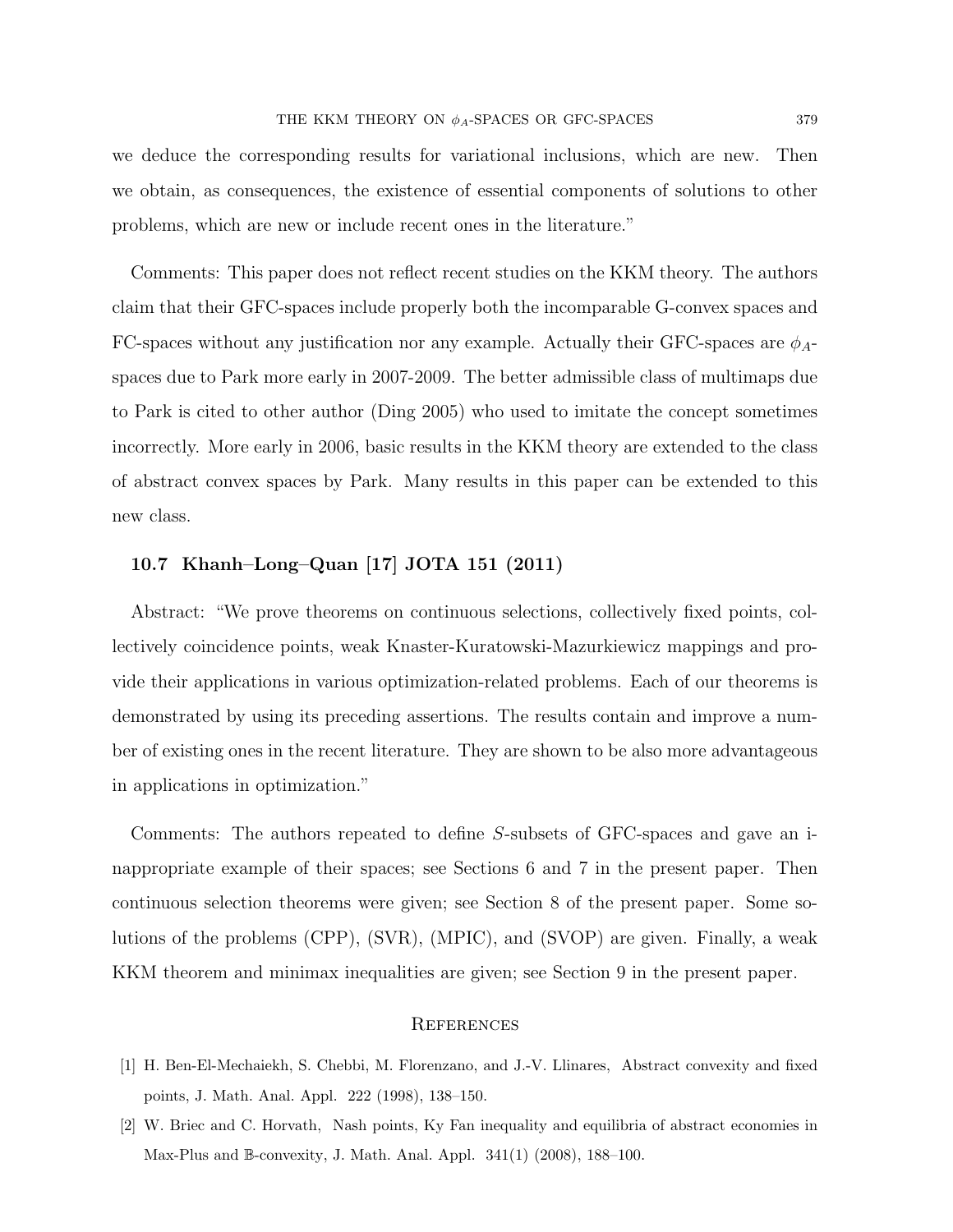- [3] G.L. Cain Jr. and L. González, The Knaster-Kuratowski-Mazurkiewicz theorem and abstract convexities, J. Math. Anal. Appl. 338 (2008), 563–571.
- [4] X.P. Ding, Maximal element theorems in product FC-spaces and generalized games, J. Math. Anal. Appl. 305 (2005), 29–42.
- [5] X.P. Ding, Generalized KKM type theorems in FC-spaces with applications (I), J. Glob. Optim. 36 (2006), 581–596.
- [6] L. Gonzáles, S. Kilmer, and J. Rebaza, From a KKM theorem to Nash equilibria in L-spaces, Topology Appl. 255 (2007), 165–170.
- [7] N.X. Hai, P.Q. Khanh, and N.H. Quan, Some existence theorems in nonlinear analysis for mappings on GFC-spaces and applications, Nonlinear Anal. 71 (2009), 6170–6181.
- [8] C.D. Horvath, Contractibility and generalized convexity, J. Math. Anal. Appl. 156 (1991), 341–357.
- [9] C.D. Horvath, Extension and selection theorems in topological spaces with a generalized convexity structure, Ann. Fac. Sci. Toulouse 2 (1993), 253–269.
- [10] C.D. Horvath, Topological convexities, selections and fixed points, Topology Appl. 155 (2008), 830–850.
- [11] J.-C. Hou, Characterization of the existence of a pure-strategy Nash equilibrium, Appl. Math. Letters 22 (2009), 689–692.
- [12] P.Q. Khanh, N.H. Quan, and J.C. Yao, Generalized KKM type theorems in GFC-spaces and applications, Nonlinear Anal. 71 (2009), 1227–1234.
- [13] P.Q. Khanh and N.H. Quan, Intersection theorems, coincidence theorems and maximal-element theorems in GFC-spaces, Optimization 59 (2010), 115–124.
- [14] P.Q. Khanh and N.H. Quan, General existence theorems, alternative theorems and applications to minimax problems, Nonlinear Anal. 72 (2010), 2706–2715.
- [15] P.Q. Khanh and N.H. Quan, Existence results for general inclusions using generalized KKM theorems with applications to minimax problems, J. Optim. Theory Appl. 146 (2010), 640–653.
- [16] P.Q. Khanh and N.H. Quan, Generic stability and essential components of generalized KKM points and applications, J. Optim. Theory Appl. 148 (2011), 488–504.
- [17] P.Q. Khanh, V.S.T. Long, and N.H. Quan, Continuous selections, collectively fixed points and weak Knaster-Kuratowski-Mazurkiewicz mappings in optimization, J. Optim. Theory Appl. 151 (2011), 552–572.
- [18] W. Kulpa and A. Szymanski, Applications of general infimum principles to fixed-point theory and game theory, Set-valued Anal. 16 (2008), 375–398.
- [19] W. Kulpa and A. Szymanski, it Some remarks on Park's abstract convex spaces, Preprint.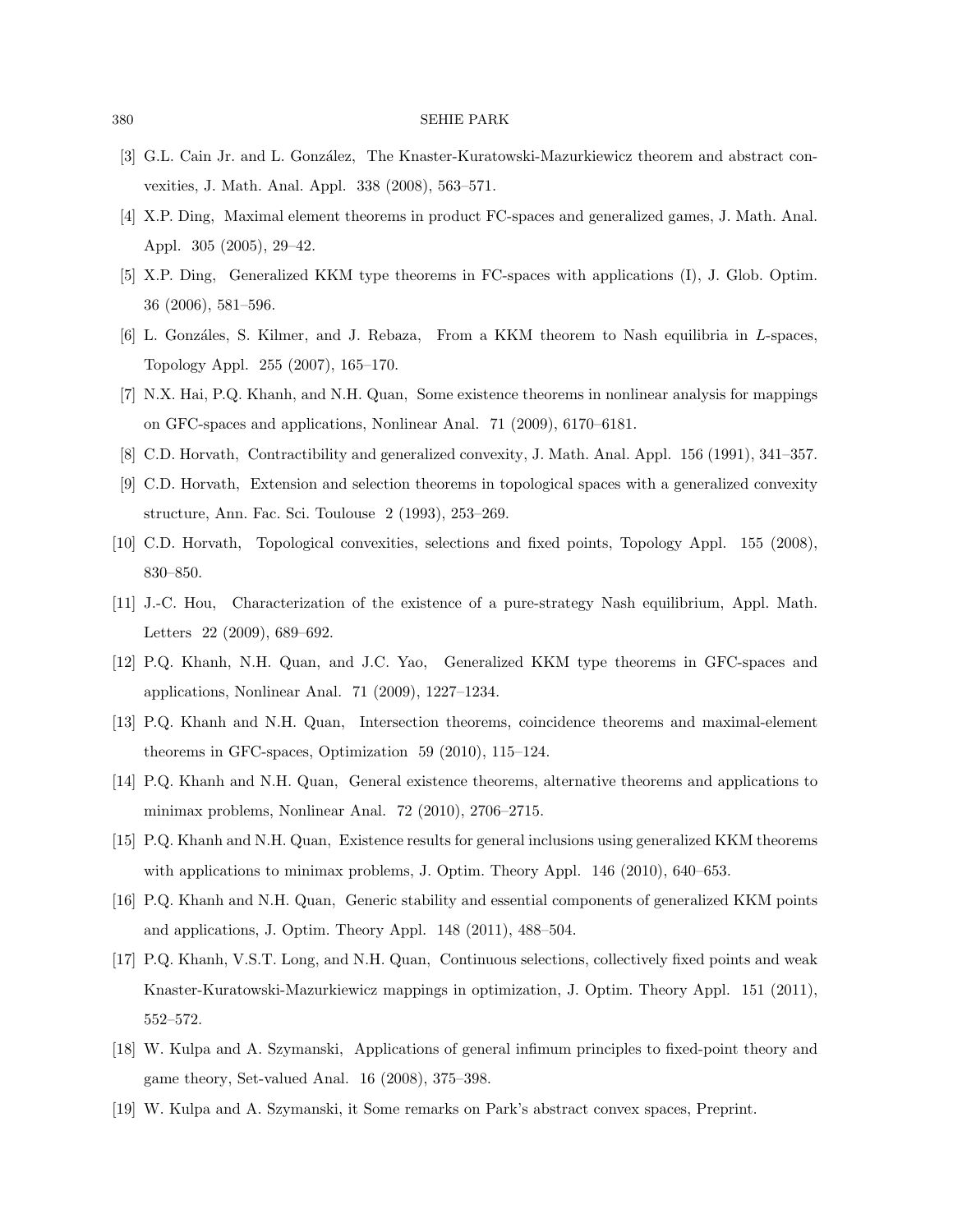- [20] D. T. Luc, E. Sarabi, and A. Soubeyran, Existence of solutions in variational relation problems without convexity, J. Math. Anal. Appl. 364 (2010), 544–555.
- [21] Q. Luo, KKM and Nash equilibria type theorems in topological ordered spaces, J. Math. Anal. Appl. 264 (2001), 262–269.
- [22] S. Park, Some coincidence theorems on acyclic multifunctions and applications to KKM theory, Fixed Point Theory and Applications (K.-K. Tan, ed.), 248–277, World Scientific Publ., River Edge, NJ, 1992.
- [23] S. Park, Ninety years of the Brouwer fixed point theorem, Vietnam J. Math. 27 (1999), 193–232.
- [24] S. Park, Continuous selection theorems in generalized convex spaces, Numer. Funct. Anal. Optimiz. 20 (1999), 567–583.
- [25] S. Park, Elements of the KKM theory for generalized convex spaces, Korean J. Comput. & Appl. Math. 7 (2000), 1–28.
- [26] S. Park, Remarks on topologies of generalized convex spaces, Nonlinear Func. Anal. Appl. 5 (2000), 67–79.
- [27] S. Park, On generalizations of the KKM principle on abstract convex spaces, Nonlinear Anal. Forum 11 (2006), 67–77.
- [28] S. Park, Various subclasses of abstract convex spaces for the KKM theory, Proc. Nat. Inst. Math. Sci. 2(4) (2007), 35–47.
- [29] S. Park, Comments on some abstract convex spaces and the KKM maps, Nonlinear Anal. Forum 12(2) (2007), 125–139.
- [30] S. Park, Comments on recent studies on abstract convex spaces, Nonlinear Anal. Forum 13(1)  $(2008), 1-17.$
- [31] S. Park, Generalized convex spaces, L-spaces, and  $FC$ -spaces, J. Glob. Optim.  $45(2)$  (2009), 203– 210.
- [32] S. Park, Elements of the KKM theory on abstract convex spaces, J. Korean Math. Soc. 45(1) (2008), 1–27.
- [33] S. Park, Equilibrium existence theorems in KKM spaces, Nonlinear Analysis 69 (2008), 4352–4364.
- [34] S. Park, Comments on the KKM theory on  $\phi_A$ -spaces, PanAmerican Math. J. 18(2) (2008), 61–71.
- [35] S. Park, Remarks on KKM maps and fixed point theorems in generalized convex spaces, CUBO, Math. J. 10(4), 1–13.
- [36] S. Park, Remarks on fixed points, maximal elements, and equilibria of economies in abstract convex spaces, Taiwan. J. Math. 12(6) (2008), 1365–1383.
- [37] S. Park, Remarks on weakly KKM maps in abstract convex spaces, Inter. J. Math. Math. Sci. vol. 2008, Article ID 423596, 10pp.